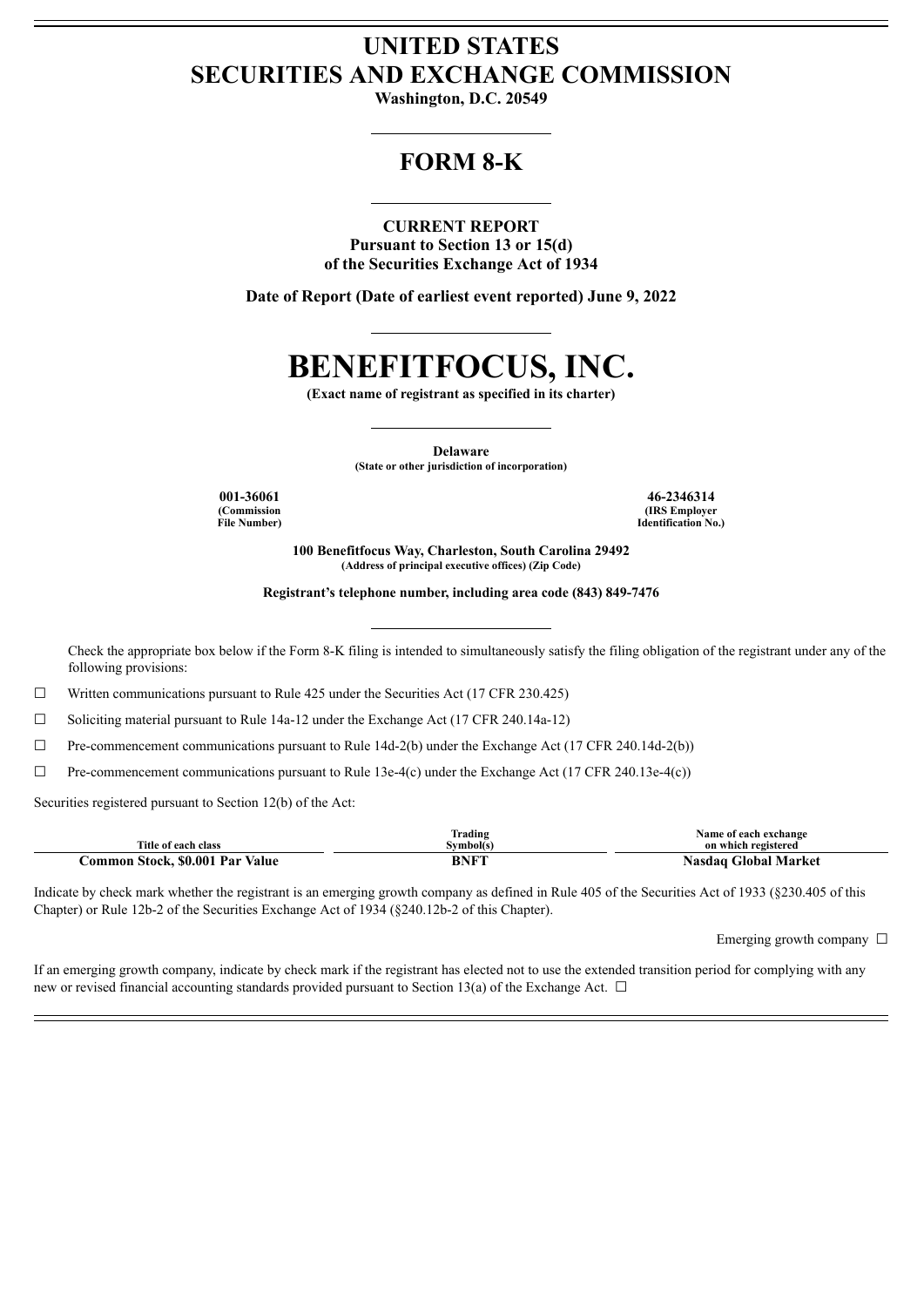#### Item 5.02 Departure of Directors or Certain Officers; Election of Directors; Appointment of Certain Officers; Compensatory **Arrangements of Certain Officers.**

**(e)** At the 2022 annual meeting of stockholders of Benefitfocus, Inc. (the "Company"), stockholders approved the Benefitfocus, Inc. Third Amended and Restated 2012 Stock Plan (the "Plan"). The Plan increases the total number of shares of common stock reserved for issuance under the Plan to 15,929,525 shares. The Company's board of directors approved the Plan on May 2, 2022, subject to stockholder approval.

You can find a summary of the principal features of the Plan in the definitive proxy statement for the Company's 2022 annual meeting of stockholders, filed with the Securities and Exchange Commission on May 9, 2022 (the "Proxy Statement"), under the heading "Proposal No. 2 – Approval of the Benefitfocus, Inc. Third Amended and Restated 2012 Stock Plan". The summary of the Plan contained in the Proxy Statement is qualified in its entirety by the full text of the Plan, filed as Exhibit 10.1 to this Current Report on Form 8-K.

#### **Item 5.07 Submission of Matters to a Vote of Security Holders.**

The Company held its 2022 annual meeting on June 9, 2022 (the "Annual Meeting"). The following proposals were voted upon and the final voting results with respect to each such proposal are set forth below.

At the 2022 Annual Meeting, stockholders elected four Class II Common Stock directors, for a one-year term expiring in 2023, or until his or her successor is duly elected and qualified, based on the following votes:

|                                        |            |         |         | Broker           |
|----------------------------------------|------------|---------|---------|------------------|
| <b>Class II Common Stock Directors</b> | For        | Against | Abstain | <b>Non-Votes</b> |
| Douglas A. Dennerline                  | 29.917.106 | 987.391 | 43.458  | 2.548.236        |
| Alexander Lerner                       | 30.854.073 | 79.644  | 14.238  | 2.548.236        |
| John J. Park                           | 30.098.122 | 835.595 | 14.238  | 2.548.236        |
| Coretha M. Rushing                     | 29.999.128 | 932.157 | 16.670  | 2.548.236        |

Additionally, the holders of all of the Company's 1,777,778 shares of Series A Convertible Preferred Stock (entitled to an aggregate of 5,333,334 votes) elected one Preferred Stock director, Zeynep Young, for a one-year term expiring in 2023, or until her successor is duly elected and qualified, with no shares voting against and no abstentions or broker non-votes.

Stockholders also approved the Benefitfocus, Inc. Third Amended and Restated 2012 Stock Plan, as described in Item 5.02 above. The vote for this proposal was 27,217,670 shares for, 3,395,677 shares against, 334,608 shares abstaining, and 2,548,236 broker non-votes.

Stockholders also voted on a nonbinding resolution approving, on an advisory basis, the Company's 2021 named executive officer compensation as disclosed in the Proxy Statement. The vote on the resolution was approved with 29,516,707 shares for, 1,421,226 shares against, 10,022 shares abstaining, and 2,548,236 broker non-votes.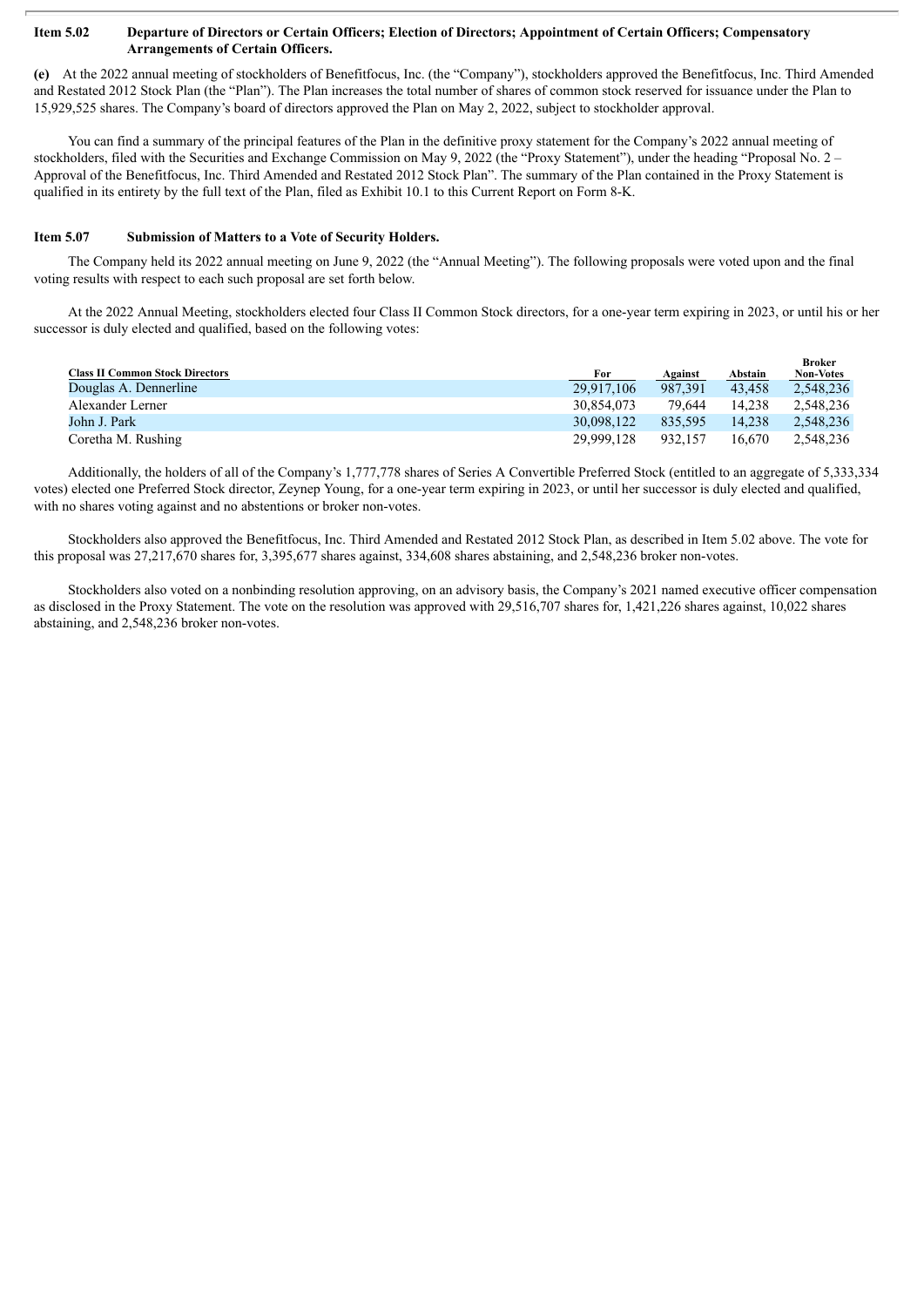Lastly, stockholders ratified the selection of Ernst & Young LLP as the Company's independent registered public accounting firm for the year ending December 31, 2022. The vote for such ratification was 33,484,535 shares for, 2,751 shares against, 8,905 shares abstaining, and no broker non-votes.

### **Item 9.01 Financial Statements and Exhibits.**

(d) Exhibits

| Exhibit<br>No. | <b>Description</b>                                                           |
|----------------|------------------------------------------------------------------------------|
| 10.1           | Benefitfocus. Inc. Third Amended and Restated 2012 Stock Plan.               |
| 104            | Cover Page Interactive Data File (embedded within the Inline XBRL document). |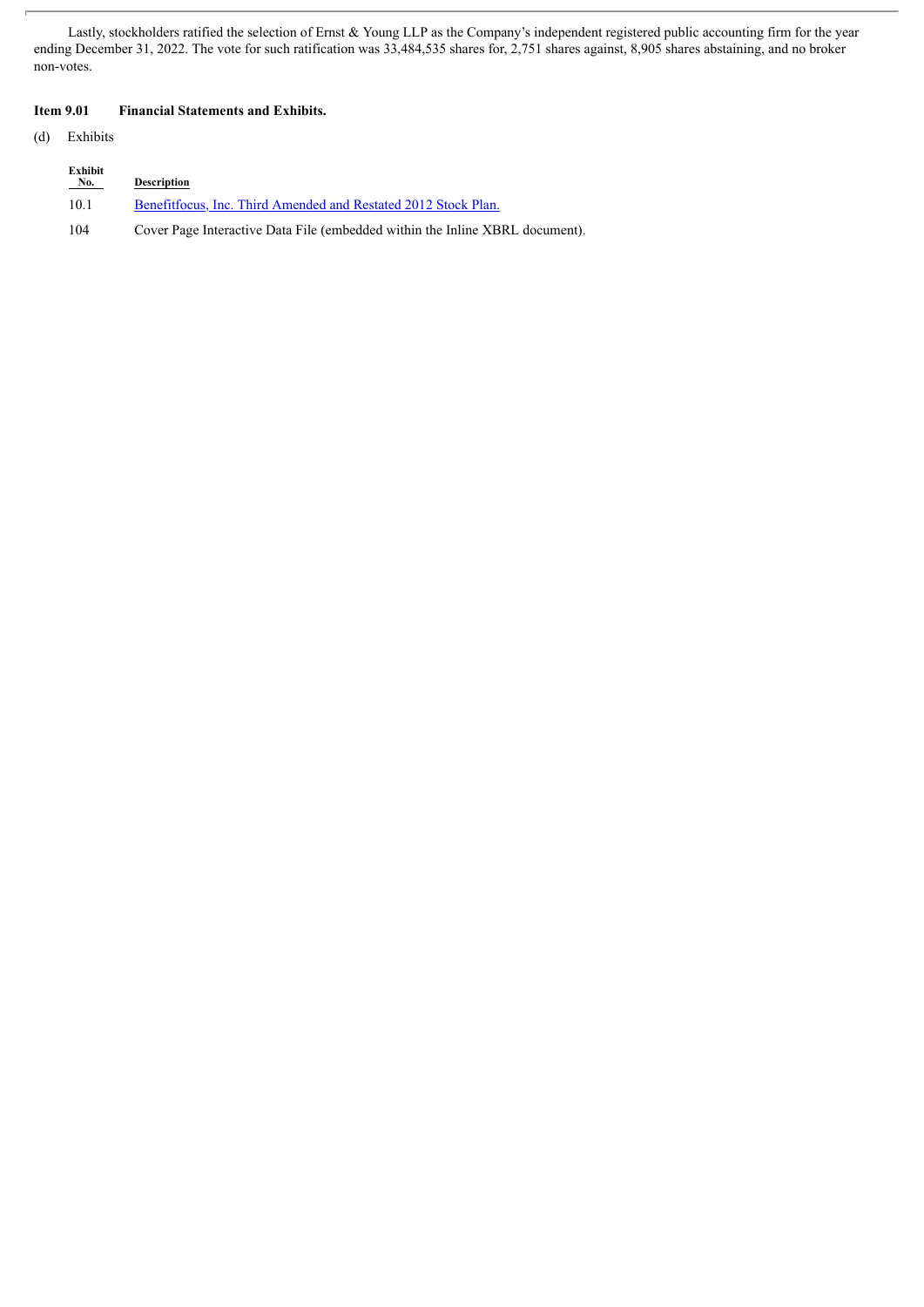SIGNATURE

Pursuant to the requirements of the Securities Exchange Act of 1934, the registrant has duly caused this report to be signed on its behalf by the undersigned hereunto duly authorized.

Date: June 13, 2022 /s/ Alpana Wegner

## **BENEFITFOCUS, INC.**

Alpana Wegner Chief Financial Officer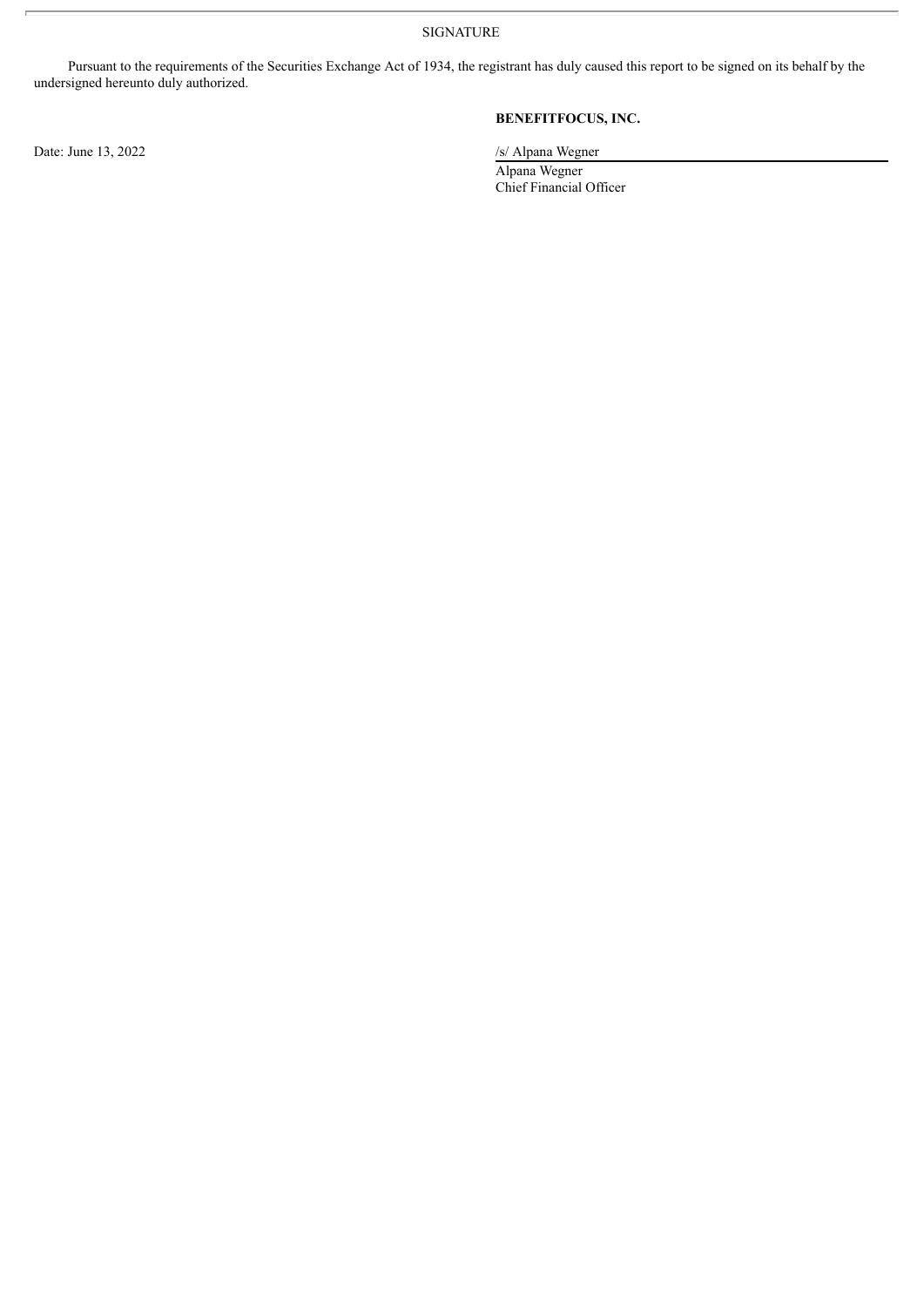#### **BENEFITFOCUS, INC. THIRD AMENDED AND RESTATED 2012 STOCK PLAN**

#### **Third Amended and Restated 2012 Stock Plan Approved by the Board and Stockholders on May 2, 2022 and June 9, 2022, respectively**

<span id="page-4-0"></span>1. Purpose. This Third Amended and Restated 2012 Stock Plan, as amended (the "*Plan*") is intended to provide incentives:

(a) to employees of Benefitfocus, Inc., a Delaware corporation (the "*Company*"), or its parent (if any) or any of its present or future subsidiaries (collectively, "Related Corporations"), by providing them with opportunities to purchase Common Stock (as defined below) of the Company pursuant to options granted hereunder that qualify as "incentive stock options" ("*ISOs*") under Section 422 of the Internal Revenue Code of 1986, as amended, or any successor statute (the "*Code*");

(b) to directors, employees and consultants of the Company and Related Corporations by providing them with opportunities to purchase Common Stock of the Company pursuant to options granted hereunder that do not qualify as ISOs (Nonstatutory Stock Options, or "*NSOs*");

(c) to employees and consultants of the Company and Related Corporations by providing them with bonus awards of Common Stock of the Company ("*Stock Bonuses*");

(d) to employees and consultants of the Company and Related Corporations by providing them with opportunities to make direct purchases of Common Stock of the Company ("*Purchase Rights*"); and

(e) to employees and consultants of the Company and Related Corporations by providing them with the right to receive, without payment to the Company, a number of shares of Common Stock, cash, or any combination thereof determined pursuant to a formula specified herein ("*SARs*").

Both ISOs and NSOs are referred to hereafter individually as "*Options*," and Options, Stock Bonuses, Purchase Rights and SARs are referred to hereafter collectively as "*Stock Rights*." As used herein, the terms "parent" and "subsidiary" mean "parent corporation" and "subsidiary corporation," respectively, as those terms are defined in Section 424 of the Code.

#### 2. Administration of the Plan.

(a) The Plan shall be administered by (i) the Board of Directors of the Company (the "*Board*") or (ii) a committee consisting of directors or other persons appointed by the Board (the "*Committee*"). The appointment of the members of, and the delegation of powers to, the Committee by the Board shall be consistent with applicable laws and regulations (including, without limitation, the Code, Rule 16b-3 promulgated under the Securities Exchange Act of 1934, as amended (the "*Exchange Act*"), or any successor rule thereto ("*Rule 16b-3*"), and any applicable state law (collectively, the "*Applicable Laws*"). Once appointed, such Committee shall continue to serve in its designated capacity until otherwise directed by the Board. From time to time, the Board may increase the size of the Committee and appoint additional members thereof, remove members (with or without cause) and appoint new members in substitution therefor, fill vacancies, however caused, and remove all members of the Committee and thereafter directly administer the Plan, all to the extent permitted by the Applicable Laws.

(b) Subject to ratification of the grant or authorization of each Stock Right by the Board (if so required by an Applicable Law), and subject to the terms of the Plan, the Committee, if so appointed, shall have the authority, in its discretion, to:

(i) determine the employees of the Company and Related Corporations (from among the class of employees eligible under Section 3 to receive ISOs) to whom ISOs may be granted, and to determine (from among the classes of individuals and entities eligible under Section 3 to receive NSOs, Stock Bonuses, Purchase Rights and SARs) to whom NSOs, Stock Bonuses, Purchase Rights and SARs may be granted;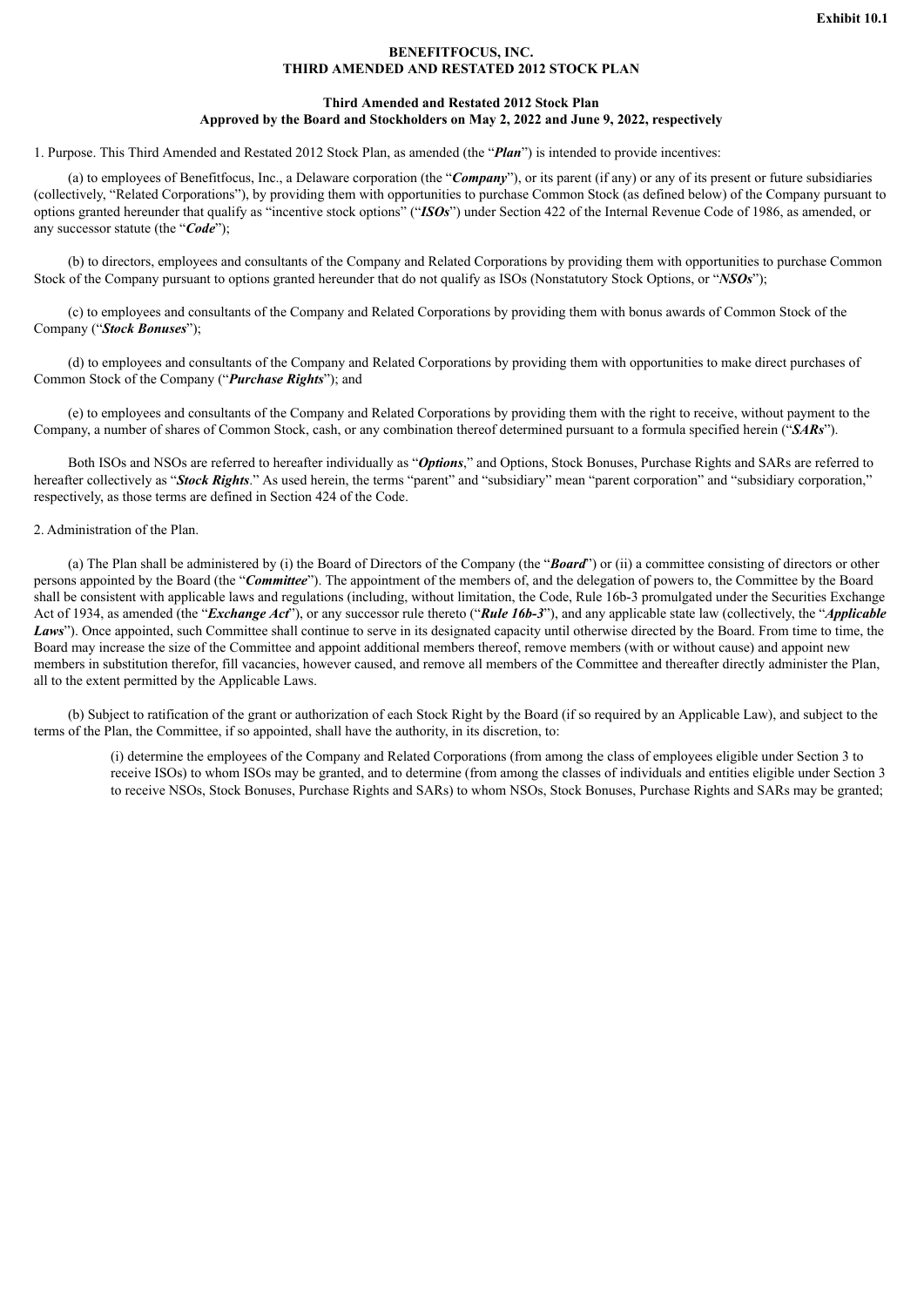(ii) determine the time or times at which Options, Stock Bonuses, Purchase Rights or SARs may be granted (which may be based on performance criteria);

(iii) determine the number of shares of Common Stock subject to any Stock Right granted by the Committee;

(iv) determine the option price of shares subject to each Option, which price shall not be less than the minimum price specified in Section 6 hereof, as appropriate, the purchase price of shares subject to each Purchase Right and the exercise price of each SAR, and to determine the form of consideration to be paid to the Company for exercise of such Option or purchase of shares with respect to a Purchase Right;

(v) determine whether each Option granted shall be an ISO or NSO;

(vi) determine (subject to Sections 7 and 8 below) the time or times when each Option shall become exercisable, the duration of the Option exercise period, and the vesting schedule of Stock Rights other than Options, provided, however, that in any event the minimum vesting period for all Stock Rights granted under the Plan after the Effective Date will be at least twelve (12) months from the applicable date of grant such that no portion of any such Stock Right will vest or become exercisable prior to the first anniversary of the date of grant of such Stock Right;

(vii) determine whether restrictions such as repurchase options are to be imposed on shares subject to Options, Stock Bonuses and Purchase Rights and the nature of such restrictions, if any;

(viii) approve forms of agreement for use under the Plan;

(ix) determine the Fair Market Value (as defined in Section 6(d) below) of a Stock Right or the Common Stock underlying a Stock Right;

(x) accelerate vesting on any Stock Right or to waive any forfeiture restrictions applicable thereto (notwithstanding the minimum vesting requirement set forth in Section 2(b)(vi) above), or to waive any other limitation or restriction with respect to a Stock Right;

(xi) modify or amend each Stock Right (subject to Section 8(d) of the Plan) including the discretionary authority to extend the posttermination exercisability period of Stock Rights longer than is otherwise provided for by terms of the Plan or the Stock Right;

(xii) construe and interpret the Plan and Stock Rights granted hereunder and prescribe and rescind rules and regulations relating to the Plan; and

(xiii) make all other determinations necessary or advisable for the administration of the Plan.

If the Committee determines to issue a NSO, it shall take whatever actions it deems necessary, under Section 422 of the Code and the regulations promulgated thereunder, to ensure that such Option is not treated as an ISO. The interpretation and construction by the Committee of any provisions of the Plan or of any Stock Right granted under it shall be final unless otherwise determined by the Board. The Committee may from time to time adopt such rules and regulations for carrying out the Plan as it may deem best. No member of the Board or the Committee shall be liable for any action or determination made in good faith with respect to the Plan or any Stock Right granted under it.

(c) The Committee may select one of its members as its chairman, and shall hold meetings at such times and places as it may determine. The Committee shall keep minutes of its meetings and shall make such rules and regulations for the conduct of its business as it may deem necessary. The Committee shall have the power to act by written consent in lieu of a meeting and to meet telephonically. Acts by a majority of the Committee, approved in person at a meeting or in writing, shall be the valid acts of the Committee. All references in this Plan to the Committee shall mean the Board if no Committee has been appointed.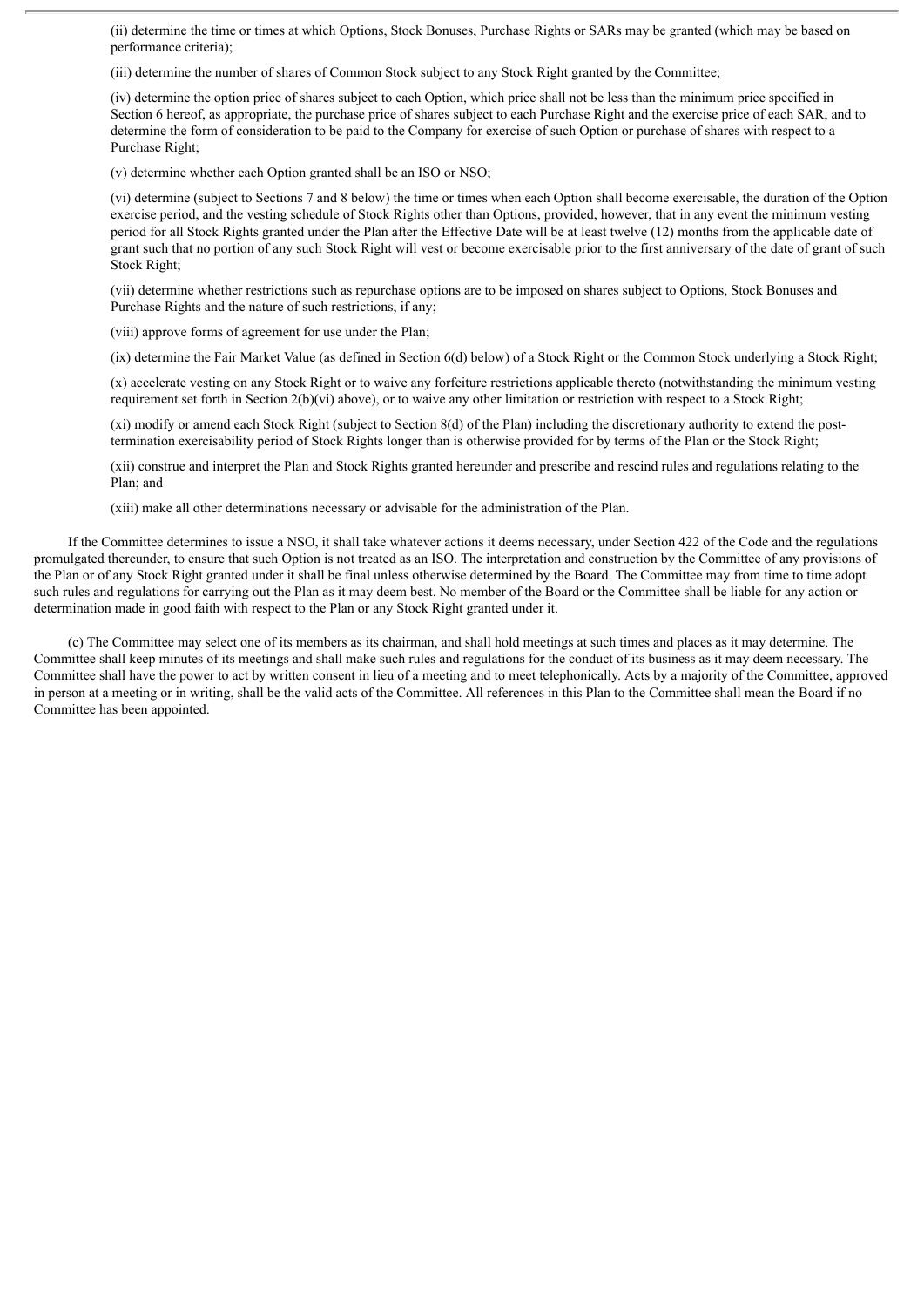(d) Those provisions of the Plan that make express reference to Rule 16b-3 shall apply to the Company only at such time as the Company's Common Stock is registered under the Exchange Act, and then only to such persons as are required to file reports under Section 16(a) of the Exchange Act (a "*Reporting Person*").

(e) With respect to Stock Rights granted pursuant to written binding contracts in effect on November 2, 2017 and intended to qualify as "performance-based" compensation within the meaning of Section 162(m) of the Code (as in effect prior to the enactment of the Tax Cuts and Jobs Act), the Plan shall be administered by a committee consisting of two or more "outside directors" as determined under Section 162(m) of the Code (as in effect prior to the enactment of the Tax Cuts and Jobs Act).

#### 3. Eligible Employees and Others.

(a) Eligibility. ISOs may be granted to any employee of the Company or any Related Corporation. Those officers of the Company who are not employees may not be granted ISOs under the Plan. NSOs, Stock Bonuses, Purchase Rights and SARs may be granted to any director, employee or consultant of the Company or any Related Corporation. Granting of any Stock Right to any individual or entity shall neither entitle that individual or entity to, nor disqualify him or her from, participation in any other grant of Stock Rights.

(b) Special Rule for Grant of Stock Rights to Reporting Persons. The selection of a director or an officer who is a Reporting Person (as the terms "director" and "officer" are defined for purposes of Rule 16b-3) as a recipient of a Stock Right, the timing of the Stock Right grant, the exercise price, if any, of the Stock Right and the number of shares subject to the Stock Right shall be determined either (i) by the Board or (ii) by a committee of the Board that is composed solely of two or more Non-Employee Directors having full authority to act in the matter. For the purposes of the Plan, a director shall be deemed to be a "*Non-Employee Director*" only if such person is defined as such under Rule 16b-3(b)(3), as interpreted from time to time.

(c) Annual Limitation for Employees. To the extent the Company is subject to Section 162(m) of the Code, no employee shall be eligible to be granted Stock Rights covering more than 1,000,000 shares of Common Stock during any calendar year. The foregoing limitation shall be adjusted proportionately in connection with any change in the Company's capitalization pursuant to Section 13 below.

4. Stock. The stock subject to Stock Rights shall be authorized but unissued shares of Common Stock of the Company, no par value per share, or such shares of the Company's capital stock into which such class of shares may be converted pursuant to any reorganization, recapitalization, merger, consolidation or the like (the "*Common Stock*"), or shares of Common Stock reacquired by the Company in any manner. The aggregate number of shares that may be issued pursuant to the Plan is 15,929,525 shares of Common Stock, less any shares issued or subject to outstanding Options under the Company's Amended and Restated 2000 Stock Option Plan (the "*2000 Plan*"), subject to adjustment as provided herein. Any such shares may be issued as ISOs, NSOs or Stock Bonuses, or to persons or entities making purchases pursuant to Purchase Rights or exercises pursuant to SARs, so long as the number of shares so issued does not exceed such aggregate number, as adjusted. For avoidance of doubt, the maximum aggregate number of shares that may be issued pursuant to ISOs under the Plan is 15,929,525 shares of Common Stock, less any shares issued or subject to outstanding Options under the 2000 Plan, subject to adjustment as provided herein. To the extent that cash in lieu of shares of Common Stock is delivered upon the exercise of an SAR pursuant to Section 15, the Company shall be deemed, for purposes of applying the limitation on the number of shares, to have issued the greater of the number of shares of Common Stock which it was entitled to issue upon such exercise or on the exercise of any related Option. If any Option or SAR granted under the Plan or under the 2000 Plan shall expire or terminate for any reason without having been exercised in full or shall cease for any reason to be exercisable in whole or in part, or if the Company shall reacquire any shares issued pursuant to Stock Rights, the unpurchased shares subject to such Options and SARs and any shares so reacquired by the Company shall again be available for grants of Stock Rights under the Plan. Shares of Common Stock which are withheld to pay the exercise price of an Option and/or any related withholding obligations shall not be available for issuance under the Plan.

5. Granting of Stock Rights. Stock Rights may be granted under the Plan at any time after the Effective Date, as set forth in Section 16, and prior to 10 years thereafter. The date of grant of a Stock Right under the Plan will be the date specified by the Board or Committee at the time it grants the Stock Right; provided, however, that such date shall not be prior to the date on which the Board or Committee acts. The Board or Committee shall have the right, with the consent of the optionee, to convert an ISO granted under the Plan to an NSO pursuant to Section 17.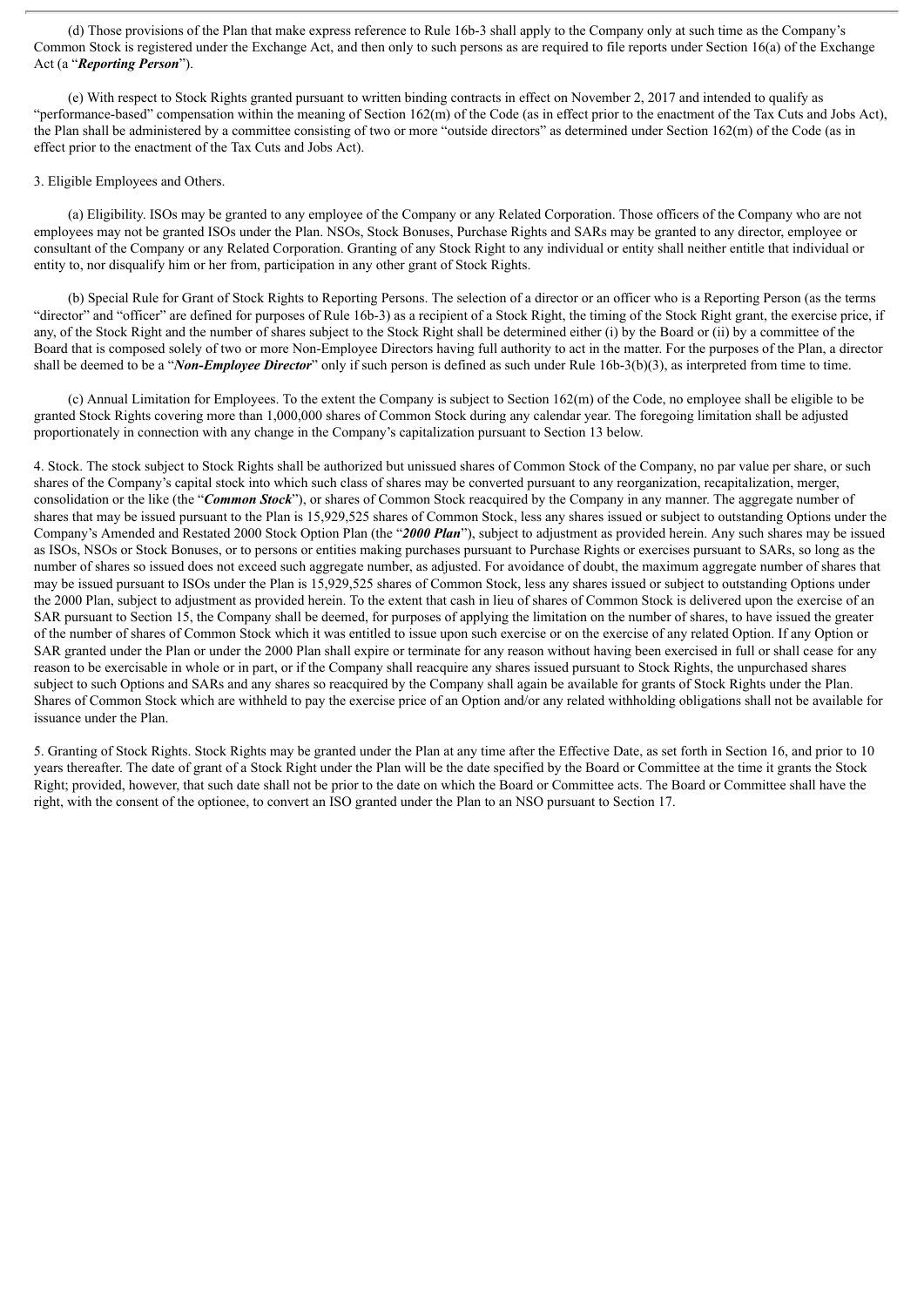#### 6. Minimum Price; ISO Limitations.

(a) The price per share specified in the agreement relating to each NSO, Stock Bonus, Purchase Right or SAR granted under the Plan shall be established by the Board or Committee, taking into account any noncash consideration to be received by the Company from the recipient of Stock Rights, provided, however, that with respect to NSOs and SARs, the exercise price per share specified in the agreement relating to each NSO and SAR granted under the Plan shall not be less than the Fair Market Value per share of the Common Stock on the date of such grant.

(b) The price per share specified in the agreement relating to each ISO granted under the Plan shall not be less than the Fair Market Value per share of the Common Stock on the date of such grant. In the case of an ISO to be granted to an employee owning stock possessing more than 10% of the total combined voting power of all classes of stock of the Company or any Related Corporation, the price per share specified in the agreement relating to such ISO shall not be less than 110% of the Fair Market Value per share of such Common Stock on the date of the grant.

(c) To the extent that the aggregate Fair Market Value (determined at the time an ISO is granted) of Common Stock for which ISOs granted to any employee are exercisable for the first time by such employee during any calendar year (under all stock option plans of the Company and any Related Corporation) exceeds \$100,000; or such higher value as permitted under Code Section 422 at the time of determination, such Options will be treated as NSOs, provided that this Section shall have no force or effect to the extent that its inclusion in the Plan is not necessary for Options issued as ISOs to qualify as ISOs pursuant to Section 422 of the Code. The rule of this Section 6(c) shall be applied by taking Options in the order in which they were granted.

(d) "*Fair Market Value*" on any date means (i) if the Common Stock is readily tradable on an established securities market (as defined in Section 1.897-1(m) of the final regulations issued by the United States Department of the Treasury pursuant to the Code (the "*Treasury Regulations*"), the closing sales price of the Common Stock on the trading day immediately preceding such date on the securities exchange having the greatest volume of trading in the Common Stock during the thirty-day period preceding the day the value is to be determined or, if such exchange was not open for trading on such date, the next preceding date on which it was open; (ii) if the Common Stock is not traded on an established securities market (as defined in Section 1.897-1(m) of the Treasury Regulations), the fair market value as determined in good faith by the Board of the Committee by application of a reasonable valuation method consistently applied and taking into consideration all available information material to the value of the company; factors to be considered may include, as applicable, the value of tangible and intangible assets of the Company, the present value of future cash-flows of the Company, the market value of stock or equity interests in similar corporations which can be readily determined through objective means (such as through trading prices on an established securities market or an amount paid in an arm's length private transaction), and other relevant factors such as control premiums or discounts for lack of marketability. This paragraph is intended to comply with the definition of "fair market value" contained in Section 1.409A-1(b)(5)(iv) of the Treasury Regulations, and will be interpreted consistently therewith.

7. Option Duration. Subject to earlier termination as provided in Sections 9 and 10, each Option shall expire on the date specified by the Board or Committee, but not more than:

- (a) 10 years from the date of grant in the case of NSOs;
- (b) 10 years from the date of grant in the case of ISOs generally; and

(c) five years from the date of grant in the case of ISOs granted to an employee owning stock possessing more than 10% of the total combined voting power of all classes of stock of the Company or any Related Corporation.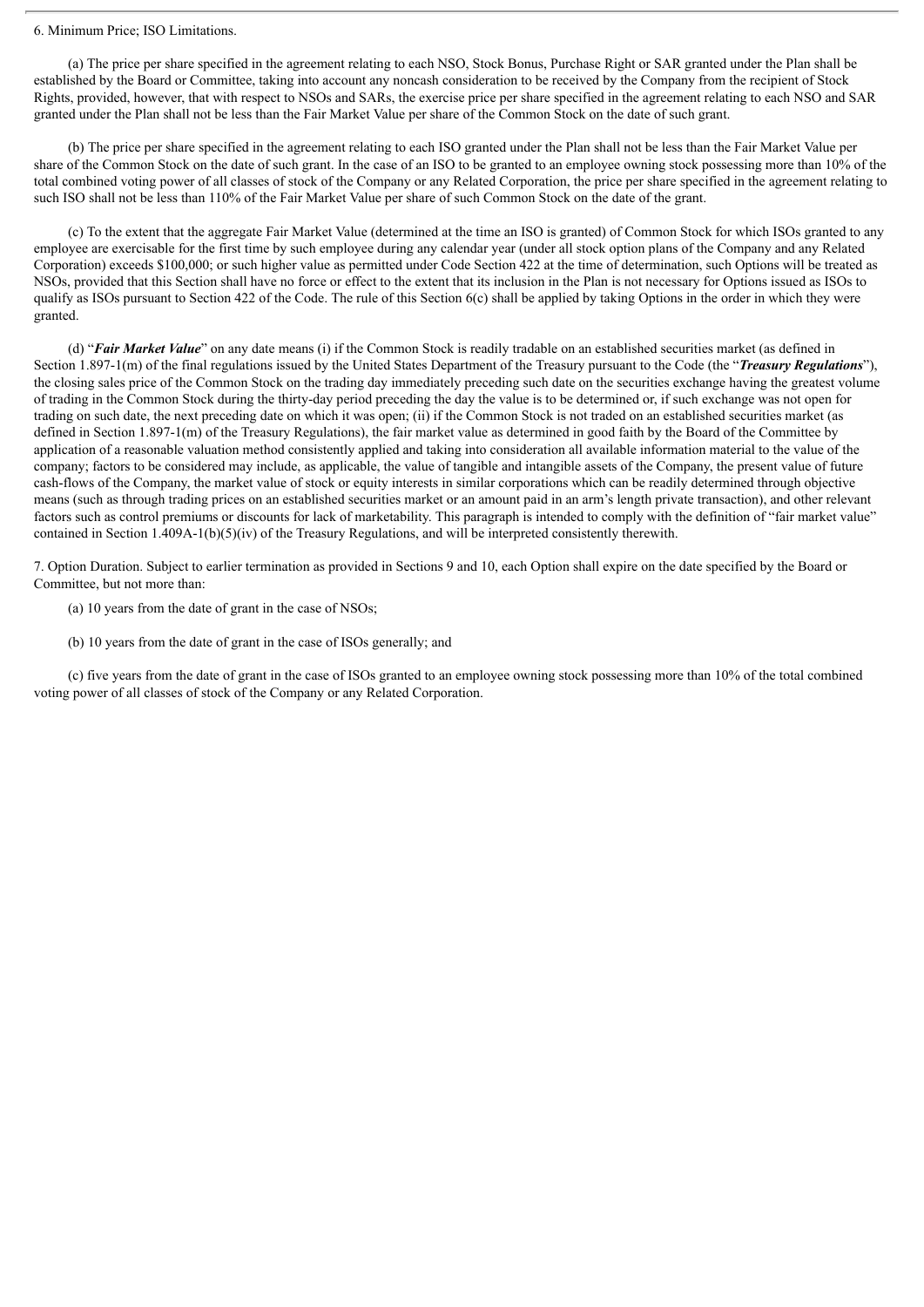Subject to earlier termination as provided in Sections 9 and 10, the term of each ISO shall be the term set forth in the original instrument granting such ISO, except with respect to any part of such ISO that is converted into an NSO pursuant to Section 17.

8. Exercise of Options. Subject to the provisions of Section 9 through Section 12 of the Plan, each Option granted under the Plan shall be exercisable as follows:

(a) Options shall become exercisable in such installments as the Board or Committee may specify, subject to the limitations set forth in Section 2(b)(vi) above;

(b) once an installment becomes exercisable it shall remain exercisable until expiration or termination of the Option, unless otherwise specified by the Board or Committee;

(c) each Option or installment may be exercised at any time or from time to time, in whole or in part, for up to the total number of shares with respect to which it is then exercisable; and

(d) the Board or Committee shall have the right to accelerate the date of exercise of any installment of any Option, provided that the Board or Committee shall not accelerate the exercise date of any installment of any ISO granted to any employee (and not previously converted into an NSO pursuant to Section 17) without the prior consent of such employee if such acceleration would violate the annual vesting limitation contained in Section 422 of the Code, as described in Section 6(c).

9. Effect of Termination of Continuous Service. If a grantee's Continuous Service (as defined below) to the Company and all Related Corporations ends for any reason other than by reason of death or disability as defined in Section 10, then unless otherwise specified in the instrument granting such Stock Right, the grantee shall have the continued right to exercise any Stock Right held by him or her, to the extent of the number of shares with respect to which he or she could have exercised it on the date of termination until the Stock Right's specified expiration date; provided, however, in the event the grantee exercises any ISO after the date that is three months following the date of termination of such grantee's employment, such ISO will automatically be converted into an NSO subject to the terms of the Plan. The Committee may provide in an award agreement that a grantee's right to exercise a Stock Right will end immediately upon the date of termination of Continuous Service if such termination is For Cause (as defined below).

(a) As used herein, the term "*Continuous Service*" means the provision of services to the Company or a Related Corporation in any capacity of employee, director or consultant that is not interrupted or terminated. A grantee's Continuous Service will be deemed to have terminated either upon an actual termination of Continuous Service or upon the entity for which the grantee provides services ceasing to be a Related Corporation. Continuous Service shall not be considered interrupted in the case of (i) any approved leave of absence (as described below), (ii) transfers among the Company, any Related Corporation, or any successor in any capacity of employee, director or consultant, or (iii) any change in status as long as the individual remains in the service of the Company or a Related Corporation in any capacity of employee, director or consultant (provided, however that a change in status from an employee to consultant may cause an ISO to become an NSO under the Code). ISOs granted under the Plan shall not be affected by any change of employment within or among the Company and Related Corporations, so long as the optionee continues to be an employee of the Company or any Related Corporation.

(b) Continuous Service shall be considered as continuing uninterrupted during any bona fide leave of absence (such as those attributable to illness, military obligations or other authorized personal leave) where there is a reasonable expectation that the grantee will return to provide services for the Company or a Related Corporation, and provided that the period of such leave does not exceed 90 days or, if longer, any period during which such grantee's right to reemployment with the Company is guaranteed by statute or by contract.

NOTHING IN THE PLAN SHALL BE DEEMED TO GIVE ANY GRANTEE OF ANY STOCK RIGHT THE RIGHT TO BE RETAINED IN EMPLOYMENT OR OTHER SERVICE BY THE COMPANY OR ANY RELATED CORPORATION FOR ANY PERIOD OF TIME OR TO AFFECT THE AT-WILL NATURE OF ANY EMPLOYEE'S EMPLOYMENT.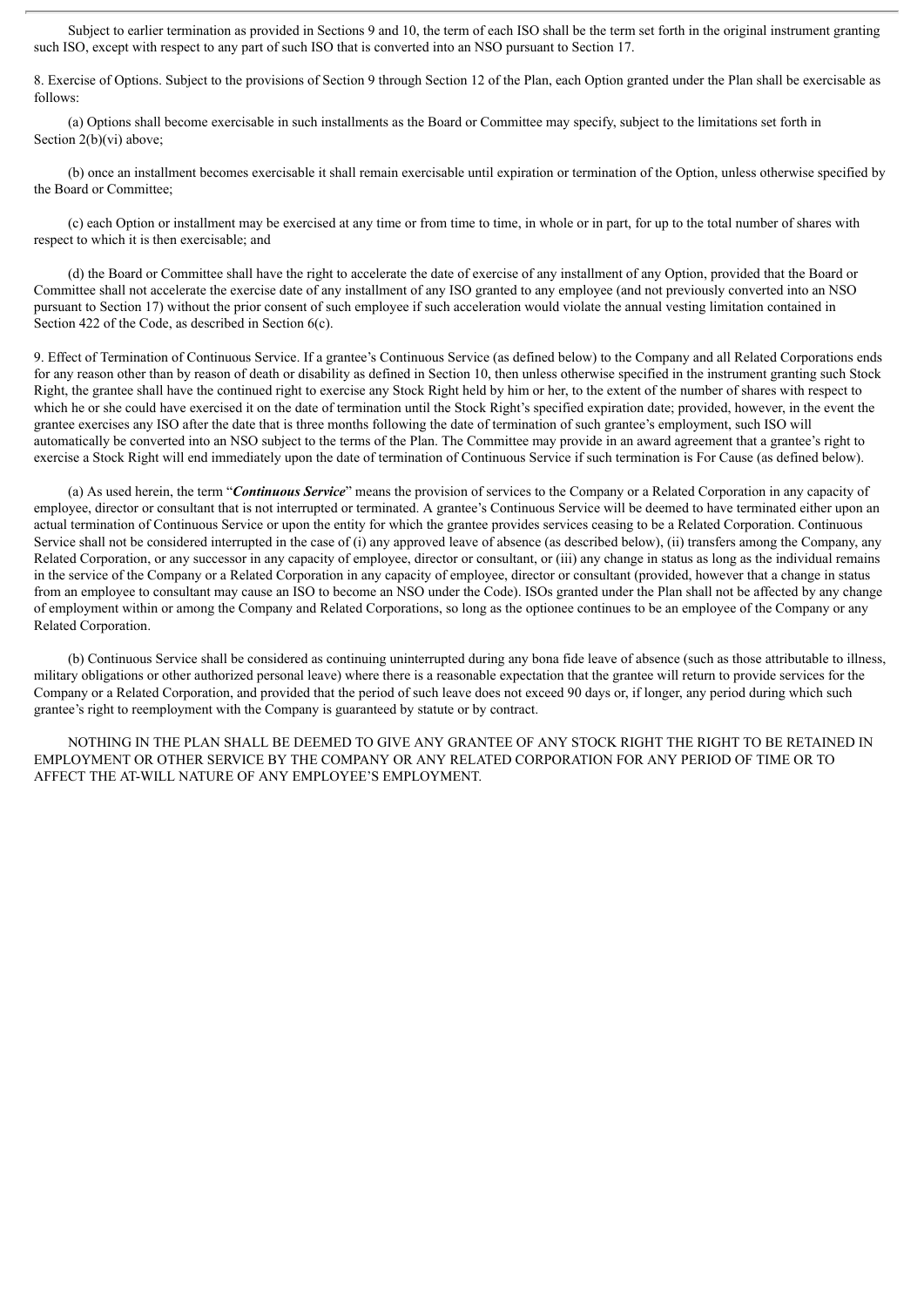#### 10. Death; Disability.

(a) If a grantee's Continuous Service ends by reason of death, or if a grantee dies within three months of the date his or her Continuous Service ends, any Stock Right held by him or her may be exercised to the extent of the number of shares with respect to which he or she could have exercised said Stock Right on the date of death, by his or her estate, personal representative or beneficiary who has acquired the Stock Right by will or by the laws of descent and distribution (the "*Successor Grantee*"), unless otherwise specified in the instrument granting such Stock Right, prior to the earlier of (i) one year after the date of termination or (ii) the Stock Right's specified expiration date; provided, however, that a Successor Grantee shall be entitled to ISO treatment under Section 421 of the Code only if the deceased optionee would have been entitled to like treatment had he or she exercised such Option on the date of his or her death; and provided further in the event the Successor Grantee exercises an ISO after the date that is one year following the date of termination by reason of death, such ISO will automatically be converted into a NSO subject to the terms of the Plan.

(b) If a grantee ceases to be employed by the Company and all Related Corporations by reason of disability, he or she shall continue to have the right to exercise any Stock Right held by him or her on the date of termination until, unless otherwise specified in the instrument granting such Stock Right*,* the earlier of (i) one year after the date of termination or (ii) the Stock Right's specified expiration date; provided, however, in the event the grantee exercises an ISO after the date that is one year following the date of termination by reason of disability, such ISO will automatically be converted into a NSO subject to the terms of the Plan. For the purposes of the Plan, the term "disability" shall mean "permanent and total disability" as defined in Section 22(e)(3) of the Code.

(c) The provisions of subsections (a) and (b) of this Section 10 regarding the exercise period of a Stock Right may be waived, extended or further limited, in the discretion of the Board or Committee, in an instrument granting a Stock Right that is not an ISO.

#### 11. Transferability and Assignability of Stock Rights.

(a) Unless approved by the Committee, no ISO granted under this Plan shall be assignable or otherwise transferable by the optionee except by will or by the laws of descent and distribution. An ISO may be exercised during the lifetime of the optionee only by the optionee.

(b) Unless approved by the Committee, no NSO, Purchase Right or SAR may be transferable by the grantee except (i) to the grantee's family members or (ii) by will or by the laws of descent and distribution or pursuant to a qualified domestic relations order as defined in the Code or Title I of the Employee Retirement Income Security Act, or the rules thereunder. For purposes of the Plan, a grantee's "family members" shall be deemed to consist of his or her spouse, parents, children, grandparents, grandchildren and any trusts created for the benefit of such individuals. A family member to whom any such Stock Right has been transferred pursuant to this Section 11(b) shall be hereinafter referred to as a "*Permitted Transferee*". A Stock Right shall be transferred to a Permitted Transferee in accordance with the foregoing provisions, and subject to all the provisions of the Stock Right Agreement and this Plan, by the execution by the grantee and the transferee of an assignment in writing in such form approved by the Board or the Committee. The Company shall not be required to recognize the rights of a Permitted Transferee until such time as it receives a copy of the assignment from the grantee.

12. Terms and Conditions of Stock Rights. Stock Rights shall be evidenced by instruments (which need not be identical) in such forms as the Board or Committee may from time to time approve. Such instruments shall conform to the terms and conditions set forth in Sections 6 through 11 and Section 15 hereof and may contain such other provisions as the Board or Committee deems advisable that are not inconsistent with the Plan, including restrictions (or other conditions deemed by the Board or Committee to be in the best interests of the Company) applicable to the exercise of Options or to shares of Common Stock issuable upon exercise of Options. In granting any NSO, the Board or Committee may specify that such NSO shall be subject to the restrictions set forth herein with respect to ISOs, or to such other termination and cancellation provisions as the Board or Committee may determine. The Board or Committee may from time to time confer authority and responsibility on one or more of its own members and/or one or more officers of the Company to execute and deliver such instruments. The proper officers of the Company are authorized and directed to take any and all action necessary or advisable from time to time to carry out the terms of such instruments.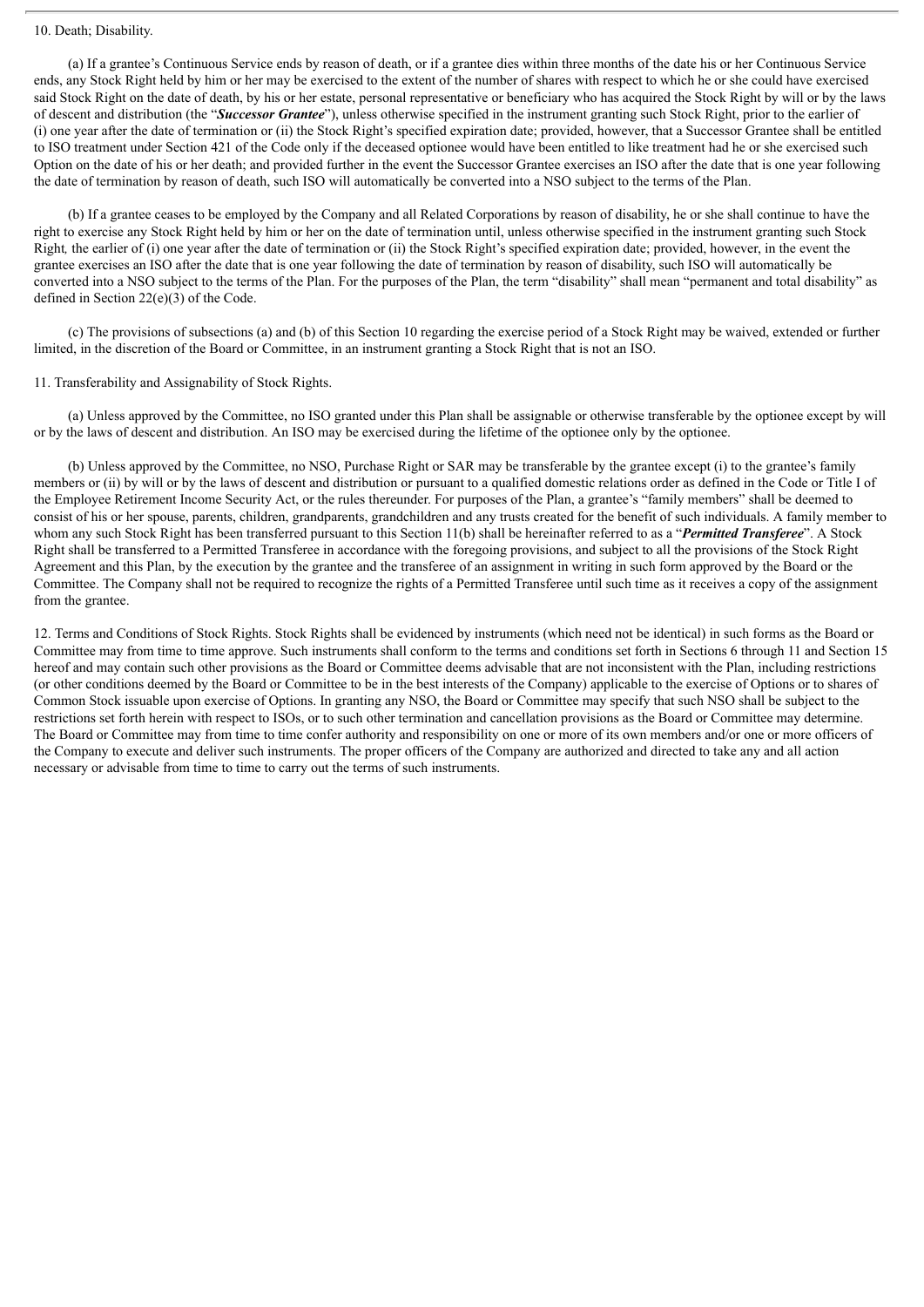13. Adjustments. Upon the occurrence of any of the following events, the rights of a recipient of a Stock Right granted hereunder shall be adjusted as hereinafter provided, unless otherwise provided in the written agreement between the recipient and the Company relating to such Stock Right.

(a) If the shares of Common Stock shall be subdivided or combined into a greater or smaller number of shares or if the Company shall issue shares of Common Stock as a stock dividend on its outstanding Common Stock, then: (i) the number of shares of Common Stock available for issuance under Section 4 of this Plan will be appropriately adjusted, (ii) the number of shares of Common Stock deliverable upon the exercise of outstanding Stock Rights shall be appropriately increased or decreased proportionately, and (iii) appropriate adjustments shall be made in the purchase price (if any) per share to reflect such subdivision, combination or stock dividend.

(b) If the Company is to be consolidated with or acquired by another entity in a merger, sale of all or substantially all of the Company's assets or otherwise (an "*Acquisition*"), unless otherwise provided by the Board or Committee, in its sole discretion, the Board or Committee or the board of directors of any entity assuming the obligations of the Company hereunder (the "*Successor Board*") shall, as to outstanding Stock Rights, make appropriate provision for the continuation of such Stock Rights by either assumption of such Stock Rights or by substitution of such Stock Rights with an equivalent award. For Stock Rights that are so assumed or substituted, in the event of a termination of grantee's Continuous Service by the Company or its successor other than For Cause (as defined below) or by grantee for Good Reason (as defined below) within 60 days prior to and 180 days after an Acquisition, all Stock Rights held by such grantee shall become vested and immediately and fully exercisable and all forfeiture restrictions shall be waived. If the Board, the Committee, or the Successor Board does not make appropriate provisions for the continuation of such Stock Rights by either assumption or substitution, unless otherwise provided by the Board or Committee in its sole discretion, Stock Rights shall become vested and fully and immediately exercisable and all forfeiture restrictions shall be waived and all Stock Rights not exercised at the time of the closing of such Acquisition shall terminate notwithstanding anything to the contrary in Section 9 hereof.

For purposes of this Plan, "*For Cause*" shall mean the termination of a grantee's status as an employee, a director or consultant (as applicable) for any of the following reasons, as determined by the Committee in its sole discretion; provided, that, with respect to an employee that is party to an agreement with the Company where a termination for cause is defined in such agreement, the definition in such agreement shall govern the determination under this Section 13: (i) a grantee who is a consultant and who commits a material breach of any consulting, noncompetition, confidentiality or similar agreement with the Company or a subsidiary, as determined under such agreement; (ii) a grantee who is an employee or a consultant and who is convicted (including a trial, plea of guilty or plea of nolo contendere) for committing an act of fraud, embezzlement, theft, or other act constituting a felony; (iii) a grantee who is an employee or a consultant and who willfully engages in gross misconduct or willfully violates a Company or a subsidiary policy in any material respect;  $(iv)$  a grantee who is an employee and who fails to follow the reasonable instructions of the Board or such grantee's direct supervisor, which failure, if curable, is not cured within ten (10) days after notice to such grantee or, if cured, recurs within one hundred eighty (180) days; or (v) a grantee who is an employee and who commits a material breach of any noncompetition, confidentiality or similar agreement with the Company or a subsidiary, as determined under such agreement.

For purposes of this Plan, a termination for "*Good Reason*" shall mean the resignation of an employee within 30 days after the following actions: (i) without the express written consent of employee, the Company assigns duties which are materially inconsistent with employee's position, duties and status; (ii) any action by the Company which results in a material diminution in the position, duties or status of employee or any transfer or proposed transfer of employee for any extended period to a location more than 35 miles away from such employees' principal place of employment, except for a transfer or proposed transfer for strategic reallocations of the personnel reporting to employee; or (iii) the Company reduces the base annual salary of employee, as the same may hereafter be increased from time to time.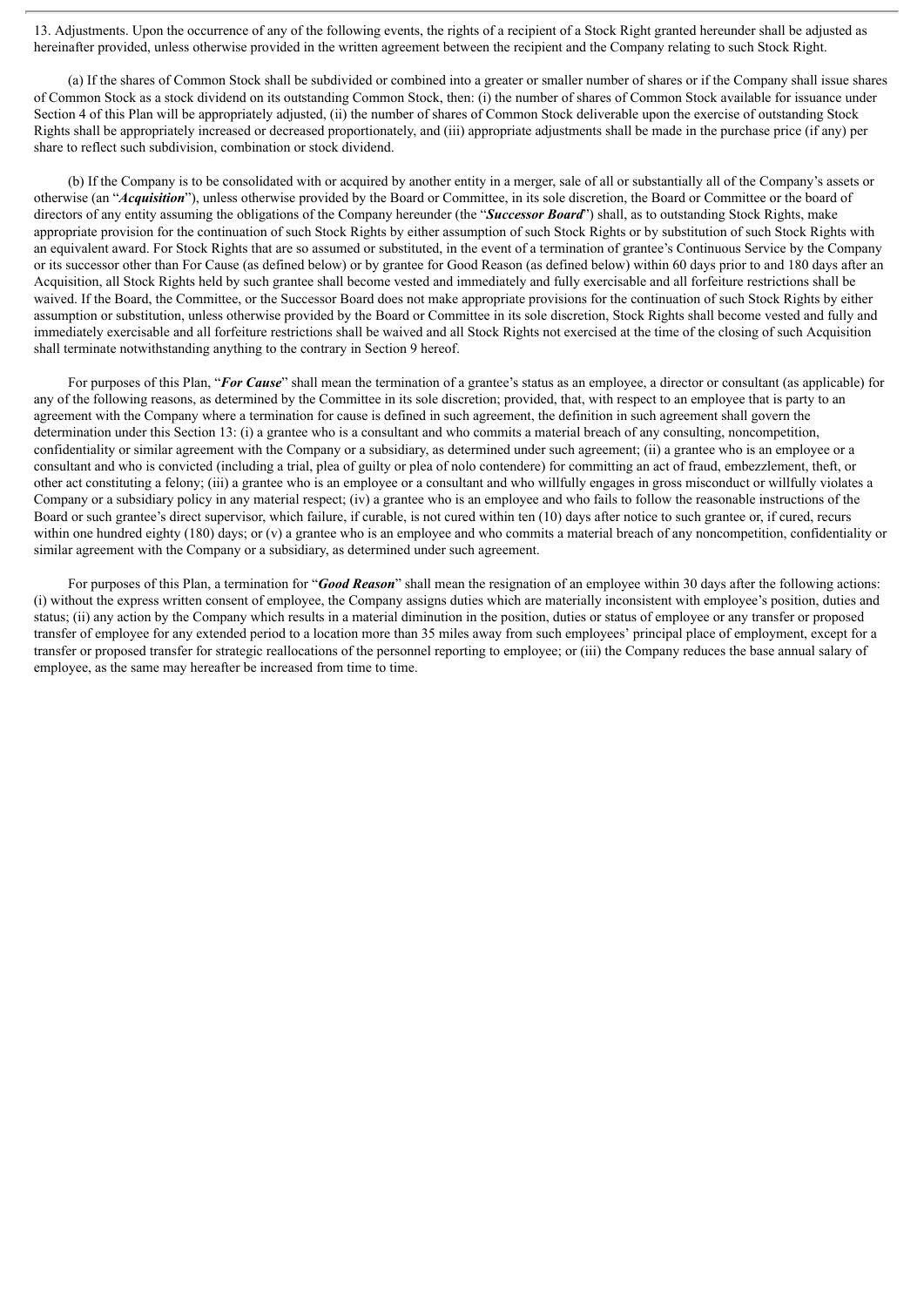(c) In the event of a transaction, including without limitation, a recapitalization or reorganization of the Company (other than a transaction described in subsection (b) above) pursuant to which securities of the Company or of another corporation are issued with respect to the outstanding shares of Common Stock, an optionee or grantee upon exercising an a Stock Right shall be entitled to receive for the purchase price paid upon such exercise the securities he or she would have received if he or she had exercised the Stock Right immediately prior to such recapitalization or reorganization.

(d) In the event of the proposed dissolution or liquidation of the Company, each Stock Right will terminate immediately prior to the consummation of such proposed action or at such other time and subject to such other conditions as shall be determined by the Board or Committee.

(e) Except as expressly provided herein, no issuance by the Company of shares of stock of any class, or securities convertible into shares of stock of any class, shall affect, and no adjustment by reason thereof shall be made with respect to, the number or price of shares subject to Stock Right. No adjustments shall be made for dividends paid in cash or in property other than Common Stock of the Company.

(f) No fractional shares shall be issued under the Plan and any optionee who would otherwise be entitled to receive a fraction of a share upon exercise of a Stock Right shall receive from the Company cash in lieu of such fractional shares in an amount equal to the Fair Market Value of such fractional shares, as determined in the sole discretion of the Board or Committee.

(g) Upon the happening of any of the foregoing events described in subsections (a), (b) or (c) above, the class and aggregate number of shares set forth in Section 4 hereof that are subject to Stock Rights that previously have been or subsequently may be granted under the Plan shall also be appropriately adjusted to reflect the events described. The Board or Committee or the Successor Board shall determine the specific adjustments to be made under this Section 13 and, subject to Section 2, its determination shall be conclusive.

14. Means of Exercising Stock Rights; Settlement of Stock Rights in Shares of Company Stock.

(a) Except as otherwise provided in this Plan or the instrument evidencing the Stock Right, a Stock Right (or any part or installment thereof) shall be exercised by giving written notice to the Company at its principal office address to the attention of its President. Such notice shall identify the Stock Right being exercised and specify the number of shares as to which such Stock Right is being exercised, accompanied by full payment of the exercise price therefor, if any, payable as follows (a) in United States dollars in cash or by check, (b) at the discretion of the Board or Committee, by delivery of the grantee's personal recourse note bearing interest payable not less than annually at a market rate that is no less than 100% of the lowest applicable Federal rate, as defined in Section 1274(d) of the Code, (c) at the discretion of the Board or Committee, through the surrender of shares of Common Stock then issuable upon exercise of the Stock Right having a Fair Market Value on the date of exercise equal to the aggregate exercise price of the Stock Right and/or any related withholding tax obligations, (d) at the discretion of the Board or the Committee, through the delivery of already-owned shares of Common Stock having a Fair Market Value on the date of exercise equal to the aggregate exercise price of the Stock Right and/or any related withholding tax obligations, (e) at the discretion of the Board or Committee, delivery of a notice that the grantee has placed a market sell order with a broker with respect to shares of Common Stock then issuable upon exercise of the Stock Right and that the broker has been directed to pay a sufficient portion of the net proceeds of the sale to the Company in satisfaction of the Stock Right exercise price, provided that payment of such proceeds is then made to the Company upon settlement of the sale, or (f) at the discretion of the Board or Committee, by any combination of (a), (b), (c), (d) or (e), or such other consideration and method of payment for the issuance of shares to the extent permitted by applicable law or the Plan. If the Board or Committee exercises its discretion to permit payment of the exercise price of an ISO by means of the methods set forth in clauses (b), (c), (d), (e) or (f) of the preceding sentence, the term of exercise shall be evidenced by the terms set forth in the written agreement evidencing the grant of the Stock Right. The shares of Common Stock delivered by a grantee pursuant to clause (d) above must have been held by grantee for a period of not less than one year prior to the exercise of the Stock Right, unless otherwise determined by the Board or the Committee.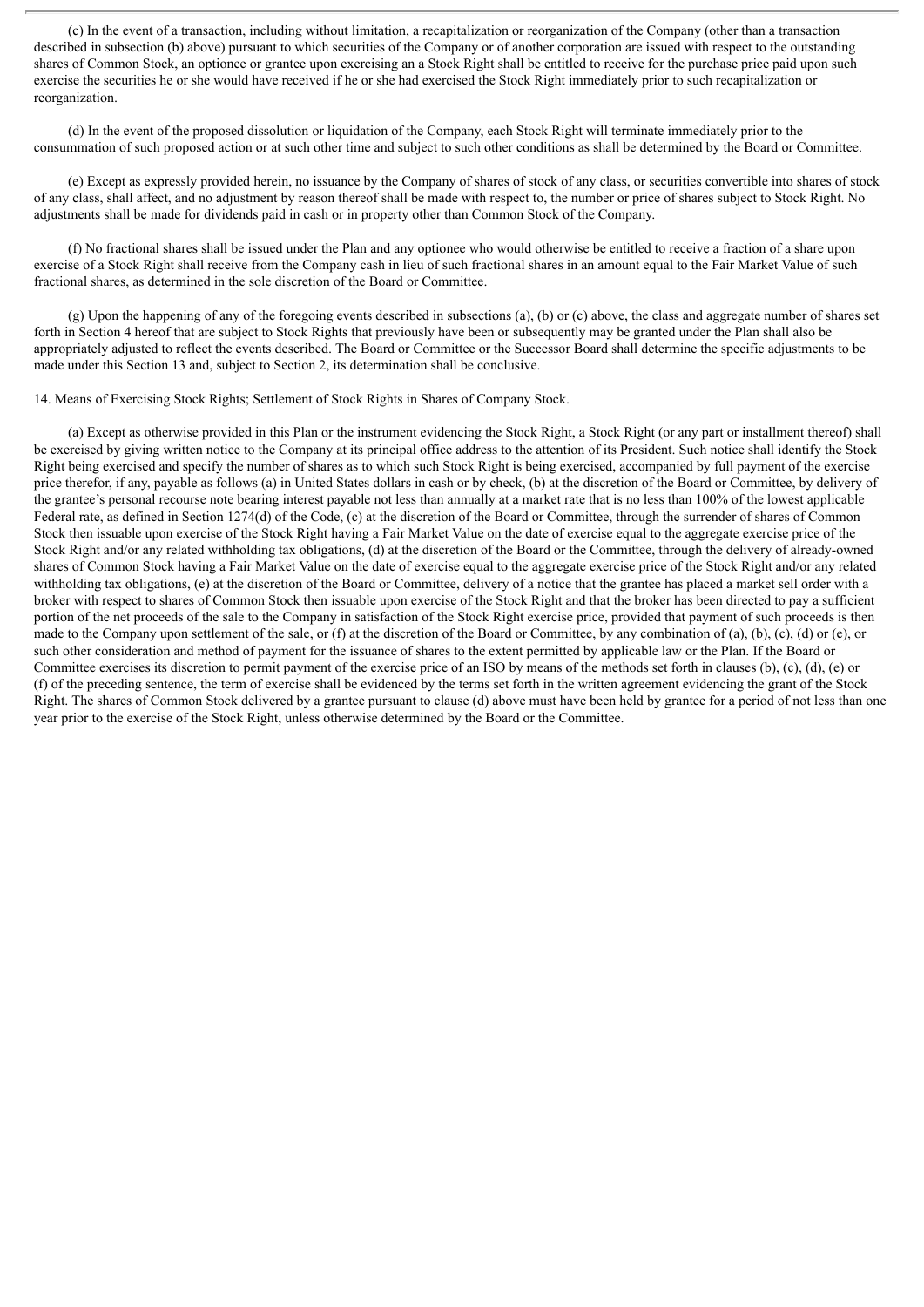(b) The holder of a Stock Right shall not have the rights of a stockholder with respect to the shares covered by the Stock Right until the Stock Right is exercised or settled (as applicable) and the shares with respect to such Stock Right are delivered (as evidenced by the issuance of a stock certificate for such shares, or in the Company's sole discretion, in lieu of the issuance of a certificate, the making of appropriate entry on the books of the Company or of a duly authorized transfer agent of the Company). No dividend or dividend equivalent will be paid on any unvested Stock Right, but the Board or Committee may provide in the instrument granting a Stock Right that dividends with respect to unvested portions of Stock Rights may be accrued and paid to the grantee if and when the shares with respect to such Stock Right are delivered. Except as permitted in the preceding sentence and as expressly provided above in Section 13 with respect to changes in capitalization and stock dividends, no adjustment shall be made for dividends or similar rights for which the record date is before the date the shares with respect to such Stock Right are delivered.

(c) The Company shall not be required to issue or deliver any certificate for shares of Common Stock issued upon the exercise of any Stock Right granted hereunder or any portion thereof, prior to fulfillment of all of the following conditions:

(i) the admission of such shares to listing on all stock exchanges on which the Common Stock is listed, if any;

(ii) the completion of any registration or other qualification of such shares which the Board or Committee shall deem necessary or advisable under any federal or state law or under the rulings or regulations of the United States Securities and Exchange Commission (the "*SEC*") or any other governmental regulatory body, or the determination by the Company, with the advice of legal counsel, that exemptions are available from such registration and qualification;

(iii) the obtaining of any approval or other clearance from any federal or state governmental agency or body which the Board or Committee shall determine to be necessary or advisable; and

(iv) the lapse of such reasonable period of time following the exercise of the Option as the Board or Committee from time to time may establish for reasons of administrative convenience.

(d) Stock certificates issued and delivered to grantees shall bear such restrictive legends as the Company shall deem necessary or advisable pursuant to applicable federal and state securities laws. The inability of the Company to obtain approval from any regulatory body having authority deemed by the Company to be necessary to the lawful issuance and sale of any Common Stock pursuant to Stock Rights shall relieve the Company of any liability with respect to the non-issuance or sale of the Common Stock as to which such approval shall not have been obtained. The Company shall, however, use its commercially reasonable efforts to obtain all such approvals.

15. Stock Appreciation Rights. An SAR may be granted (a) with respect to any Option granted under this Plan, either concurrently with the grant of such Option or at such later time as determined by the Committee (as to all or any portion of the shares of Common Stock subject to the Option), or (b) alone, without reference to any related Option. Each SAR granted by the Committee under this Plan shall be subject to the following terms and conditions. Each SAR granted to any participant shall relate to such number of shares of Common Stock as shall be determined by the Committee, subject to adjustment as provided in Section 13. In the case of an SAR granted with respect to an Option, the number of shares of Common Stock to which the SAR pertains shall be reduced in the same proportion that the holder of the Option exercises the related Option. The exercise price of an SAR will be determined by the Committee, in its discretion, at the date of grant but may not be less than 100% of the Fair Market Value of the shares of Common Stock subject thereto on the date of grant. Subject to the right of the Committee to deliver cash in lieu of shares of Common Stock (which, as it pertains to officers and directors of the Company, shall comply with all requirements of the Exchange Act), the number of shares of Common Stock which shall be issuable upon the exercise of an SAR shall be determined by dividing:

(a) the number of shares of Common Stock as to which the SAR is exercised multiplied by the amount of the appreciation in such shares (for this purpose, the "appreciation" shall be the amount by which the Fair Market Value of the shares of Common Stock subject to the SAR on the exercise date exceeds (1) in the case of an SAR related to an Option, the exercise price of the shares of Common Stock under the Option or (2) in the case of an SAR granted alone, without reference to a related Option, an amount which shall be determined by the Committee at the time of grant, subject to adjustment under Section 13); by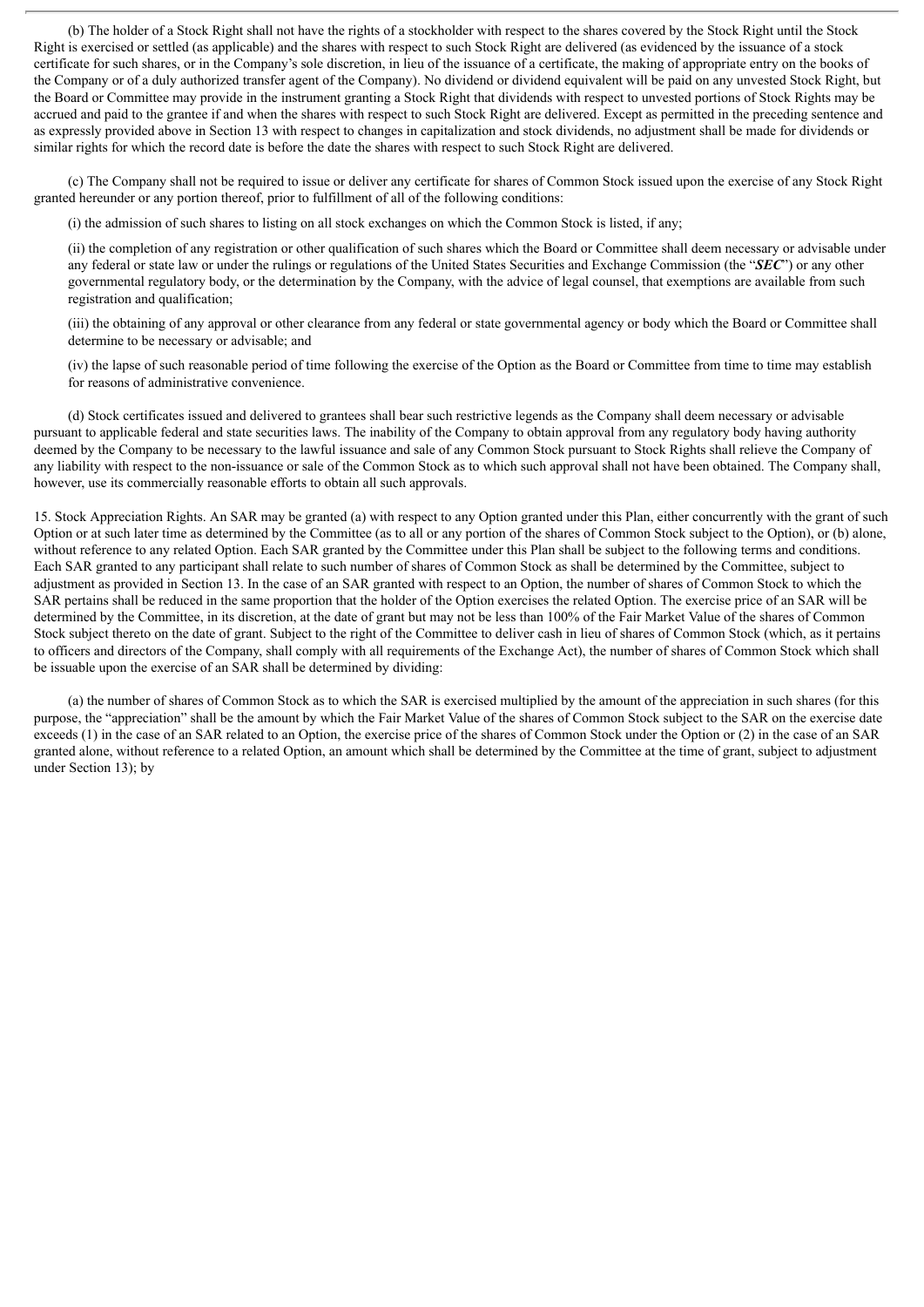(b) the Fair Market Value of a share of Common Stock on the exercise date.

In lieu of issuing shares of Common Stock upon the exercise of a SAR, the Committee may elect to pay the holder of the SAR cash equal to the Fair Market Value on the exercise date of any or all of the shares which would otherwise be issuable. No fractional shares of Common Stock shall be issued upon the exercise of an SAR; instead, the holder of the SAR shall be entitled to receive a cash adjustment equal to the same fraction of the Fair Market Value of a share of Common Stock on the exercise date or to purchase the portion necessary to make a whole share at its Fair Market Value on the date of exercise. The exercise of an SAR related to an Option shall be permitted only to the extent that the Option is exercisable under Section 8 on the date of surrender. Any ISO surrendered pursuant to the provisions of this Section 15 shall be deemed to have been converted into a NSO immediately prior to such surrender.

16. Term and Amendment of Plan. This Plan was initially adopted by the Board on January 31, 2012 and was approved by the stockholders of the Company on November 8, 2012. The Board adopted an amendment to the Plan on August 26, 2013, which amendment was approved by the stockholders of the Company on September 13, 2013. The Board adopted an amendment and restatement of the Plan on March 23, 2017, which amendment and restatement was approved by the stockholders of the Company on June 2, 2017. The Board approved the Second Amended and Restated Plan on April 15, 2019, which amendment and restatement was subsequently approved by the stockholders of the Company on May 31, 2019. The Board adopted an amendment to the Second Amended and Restated Plan on April 13, 2020, which amendment was approved by the stockholders of the Company on June 11, 2020. The Board approved the Third Amended and Restated Plan on May 2, 2022 (the "*Ef ective Date*"), which amendment and restatement was subsequently approved by the stockholders of the Company on June 9, 2022. The Plan shall continue in effect for a term of ten (10) years from the Effective Date unless sooner terminated as provided herein. The expiration of the Plan will not have the effect of terminating any Stock Rights outstanding on such date, except as otherwise provided in the instrument granting such Stock Right. The Board may at any time amend, suspend or terminate the Plan in any respect at any time, subject to any approvals required under the Applicable Laws or any applicable securities exchange listing requirements, except that it may not, without the approval of the stockholders obtained within twelve (12) months before or after the Board adopts a resolution authorizing any of the following actions, do any of the following:

(a) increase the total number of shares that may be issued under the Plan (except by adjustment pursuant to Section 13);

(b) modify the provisions of Section 3 regarding eligibility for grants of ISOs;

(c) modify the provisions of Section 6(b) regarding the exercise price at which shares may be offered pursuant to ISOs (except by adjustment pursuant to Section 13);

(d) extend the expiration date of the Plan; or

(e) except as provided in Section 13 (including, without limitation, by reason of any stock dividend, stock split, recapitalization, reorganization, merger, consolidation, or exchange of shares), amend a Stock Right granted under the Plan to reduce its exercise price per share, cancel and regrant a Stock Right with a lower exercise price per share than the original price per share of the cancelled Stock Right, or cancel any Stock Right in exchange for cash or the grant of replacement Stock Right with an exercise price that is less than the exercise price of the original Stock Right, essentially having the effect of a repricing.

Except as provided in Section 13(b) and this Section 16, in no event may action of the Board or stockholders adversely alter or impair the rights of a grantee, without his or her consent, under any Stock Right previously granted.

17. Conversion of ISOs into NSOs; Termination of ISOs. The Board or Committee, with the consent of any optionee, may in its discretion take such actions as may be necessary to convert an optionee's ISOs (or any installments or portions of installments thereof) that have not been exercised on the date of conversion into NSOs at any time prior to the expiration of such ISOs. These actions may include, but not be limited to, accelerating the exercisability, extending the exercise period or reducing the exercise price of the appropriate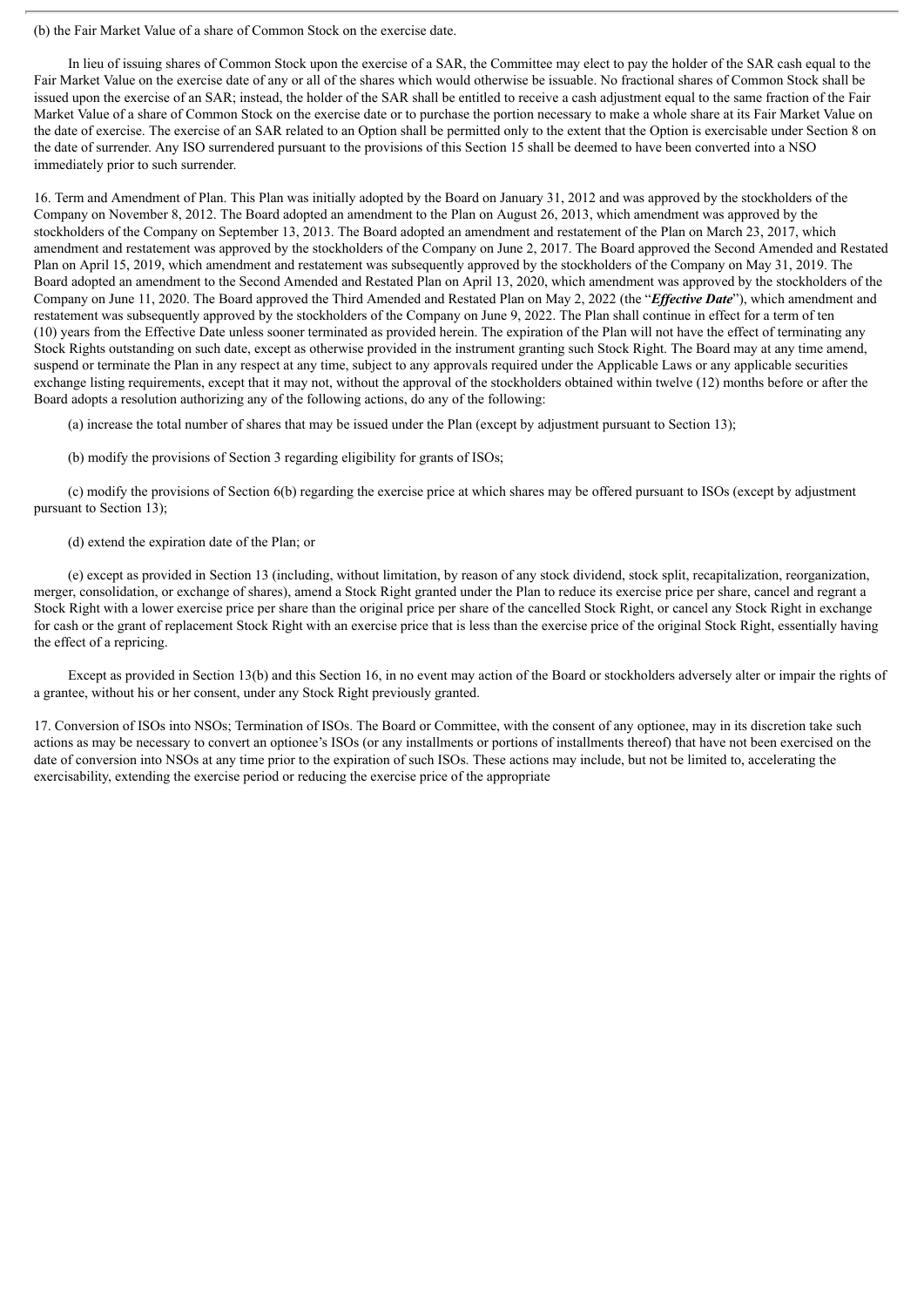installments of optionee's Options. At the time of such conversion, the Board or Committee (with the consent of the optionee) may impose these conditions on the exercise of the resulting NSOs as the Board or Committee in its discretion may determine, provided that the conditions shall not be inconsistent with the Plan. Nothing in the Plan shall be deemed to give any optionee the right to have such optionee's ISOs converted into NSOs, and no conversion shall occur until and unless the Board or Committee takes appropriate action. The Board or Committee, with the consent of the optionee, may also terminate any portion of any ISO that has not been exercised at the time of termination.

18. Governmental Regulation. The Company's obligation to sell and deliver shares of the Common Stock under the Plan is subject to the approval of any governmental authority required in connection with the authorization, issuance or sale of such shares.

#### 19. Withholding of Income Taxes.

(a) Upon the exercise of an NSO or SAR, the grant of a Stock Bonus or Purchase Right for less than the Fair Market Value of the Common Stock, the making of a Disqualifying Disposition (as defined in Section 20), or the vesting of restricted Common Stock acquired on the exercise of a Stock Right hereunder, the Company, in accordance with Section 3402(a) of the Code and any applicable state statute or regulation, may require the optionee, Stock Bonus or SAR recipient or purchaser to pay to the Company additional withholding taxes in respect of the amount that is considered compensation includable in such person's gross income. With respect to (a) the exercise of an Option, (b) the grant of a Stock Bonus, (c) the grant of a Purchase Right of Common Stock for less than its Fair Market Value, (d) the vesting of restricted Common Stock acquired by exercising a Stock Right, or (e) the exercise of an SAR, the Committee in its discretion may condition such event on the payment by the optionee, Stock Bonus recipient or purchaser of any such additional withholding taxes.

(b) At the sole and absolute discretion of the Committee, the holder of Stock Rights may pay all or any part of the total estimated federal and state income tax liability arising out of the exercise or receipt of such Stock Rights, the making of a Disqualifying Disposition, or the vesting of restricted Common Stock acquired on the exercise of a Stock Right hereunder (each of the foregoing, a "*Tax Event*") by tendering already-owned shares of Common Stock or (except in the case of a Disqualifying Disposition) by directing the Company to withhold shares of Common Stock otherwise to be transferred to the holder of such Stock Rights as a result of the exercise or receipt thereof in an amount equal to the estimated federal, state, and local income and payroll tax liability arising out of such event, provided that no more shares may be withheld than are necessary to satisfy the maximum federal, state, and local income and payroll tax withholding obligation with respect to the exercise of Stock Rights (or such lesser amount as may be necessary to avoid classification of the Stock Right as a liability for financial accounting purposes). In such event, the holder of Stock Rights must, however, notify the Committee of his or her desire to pay all or any part of the total estimated federal, state, and local income and payroll tax liability arising out of a Tax Event by tendering already-owned shares of Common Stock or having shares of Common Stock withheld prior to the date that the amount of federal, state, and local income and payroll tax to be withheld is to be determined. For purposes of this Section 19(b), shares of Common Stock shall be valued at their Fair Market Value on the date that the amount of the tax withholdings is to be determined.

20. Notice to Company of Disqualifying Disposition. Each employee who receives an ISO must agree to notify the Company in writing immediately after the employee makes a Disqualifying Disposition (as defined below) of any Common Stock acquired pursuant to the exercise of an ISO. A "*Disqualifying Disposition*" is any disposition (including any sale) of such Common Stock before either (a) two years after the date the employee was granted the ISO, or (b) one year after the date the employee acquired Common Stock by exercising the ISO. If the employee has died before such stock is sold, these holding period requirements do not apply and no Disqualifying Disposition can occur thereafter.

21. Clawback/Recovery. All Stock Rights granted under the Plan will be subject to recoupment in accordance with any clawback policy adopted by the Board or the Committee, including but not limited to any clawback policy that the Company is required to adopt pursuant to the listing standards of any national securities exchange or association on which the Company's securities are listed or as is otherwise required by the Dodd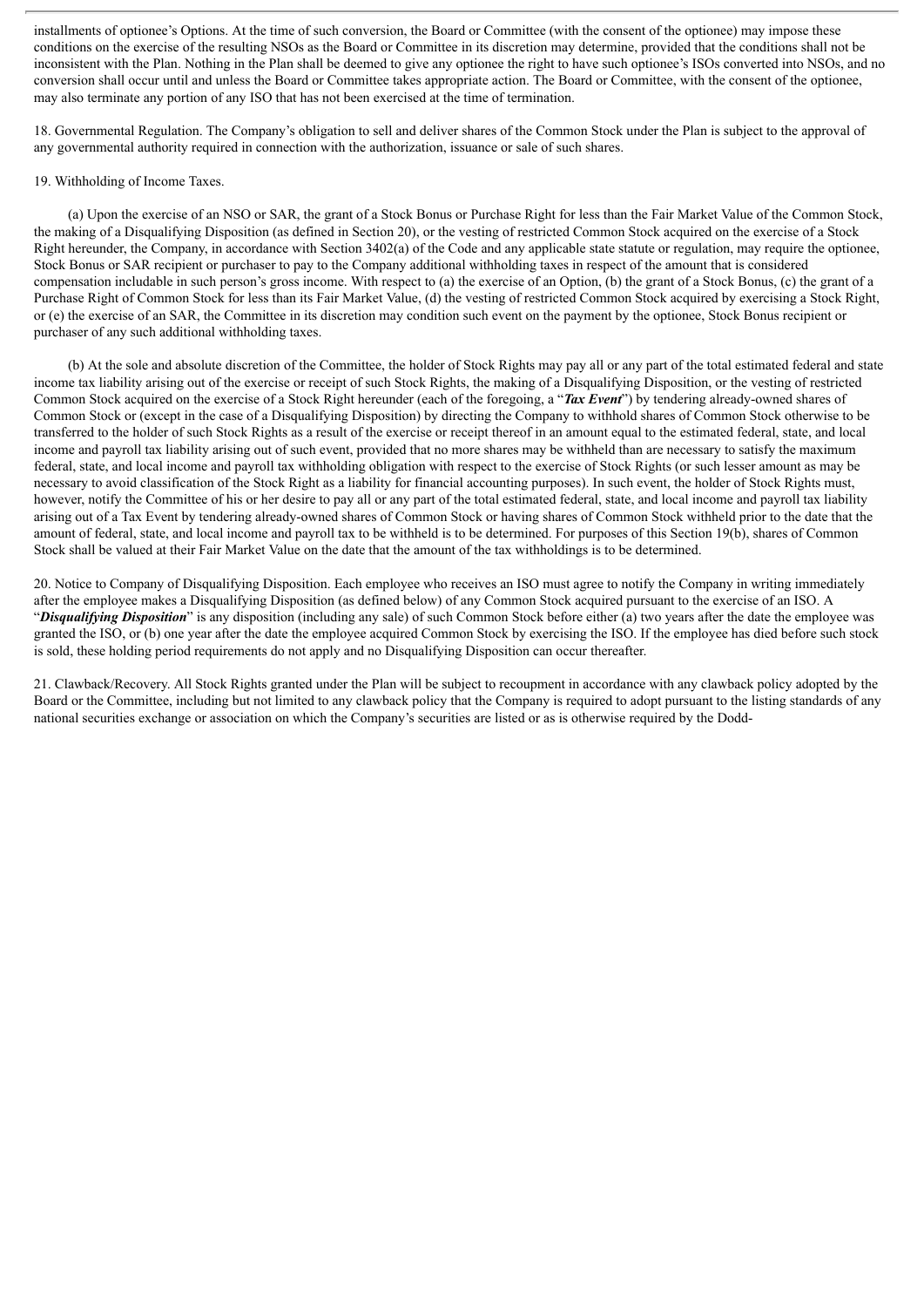Frank Wall Street Reform and Consumer Protection Act or other applicable law. In addition, the Board or the Committee may impose such other clawback, recovery or recoupment provisions in an award agreement as the Board or the Committee determines necessary or appropriate, including, but not limited to, a reacquisition right in respect of previously acquired shares of Common Stock or other cash or property upon the occurrence of a termination of Continuous Service that is For Cause. No recovery of compensation under such a clawback policy will be an event giving rise to a right to resign for "good reason" (or similar term) under any agreement with the Company.

22. Electronic Delivery. The Board may, in its sole discretion, decide to deliver any documents related to any Stock Rights granted under the Plan through an online or electronic system established and maintained by the Company or another third party designated by the Company or to request a recipient's consent to participate in the Plan by electronic means. Each recipient of securities hereunder consents to receive such documents by electronic delivery and agrees to participate in the Plan through an online or electronic system established and maintained by the Company or another third party designated by the Company, and such consent shall remain in effect throughout such recipient's Continuous Service with the Company and thereafter until withdrawn in writing by the recipient.

23. Data Privacy. The Board may, in its sole discretion, decide to collect, use and transfer, in electronic or other form, personal data as described in this Plan or any Stock Right for the exclusive purpose of implementing, administering and managing participation in the Plan. Each recipient of securities hereunder acknowledges that the Company holds certain personal information about the recipient, including, but not limited to, name, home address and telephone number, date of birth, social security number or other identification number, salary, nationality, job title, details of all Stock Rights awarded, cancelled, exercised, vested or unvested, for the purpose of implementing, administering and managing the Plan (the "*Data*"). Each recipient of securities hereunder further acknowledges that Data may be transferred to any third parties assisting in the implementation, administration and management of the Plan and that these third parties may be located in jurisdictions that may have different data privacy laws and protections, and recipient authorizes such third parties to receive, possess, use, retain and transfer the Data, in electronic or other form, for the purposes of implementing, administering and managing the Plan, including any requisite transfer of such Data as may be required to a broker or other third party with whom the recipient or the Company may elect to deposit any shares of Common Stock acquired upon any Stock Right.

24. Governing Law; Construction. The validity and construction of the Plan and the instruments evidencing Stock Rights shall be governed by the laws of the State of South Carolina. In construing this Plan, the singular shall include the plural and the masculine gender shall include the feminine and neuter, unless the context otherwise requires.

25. Lock-up Agreement. Each recipient of securities hereunder agrees, in connection with the first registration with the United States Securities and Exchange Commission under the Securities Act of 1933, as amended, of the public sale of the Company's Common Stock, not to sell, make any short sale of, loan, grant any option for the purchase of or otherwise dispose of any securities of the Company (other than those included in the registration) without the prior written consent of the Company or such underwriters, as the case may be, for such period of time (not to exceed 180 days) from the effective date of such registration as the Company or the underwriters, as the case may be, shall specify. Each such recipient agrees that the Company may instruct its transfer agent to place stop-transfer notations in its records to enforce this Section 22. Each such recipient agrees to execute a form of agreement reflecting the foregoing restrictions as requested by the underwriters managing such offering.

26. Application of Code Section 409A. To the maximum extent possible, it is intended that the Plan and all awards made hereunder are, and shall be, exempt from or comply with the requirements of Section 409A of the Code, the Treasury Regulations and other guidance issued thereunder by the United States Department of the Treasury (whether issued before or after the Effective Date), and all state laws of similar effect (collectively, "*Section 409A*"), and that the Plan and all award agreements made hereunder shall be interpreted and applied by the Committee in a manner consistent with this intent in order to avoid the consequences described in Section  $409A(a)(1)$  of the Code. In the event that any (i) provision of the Plan or an award agreement hereunder, (ii)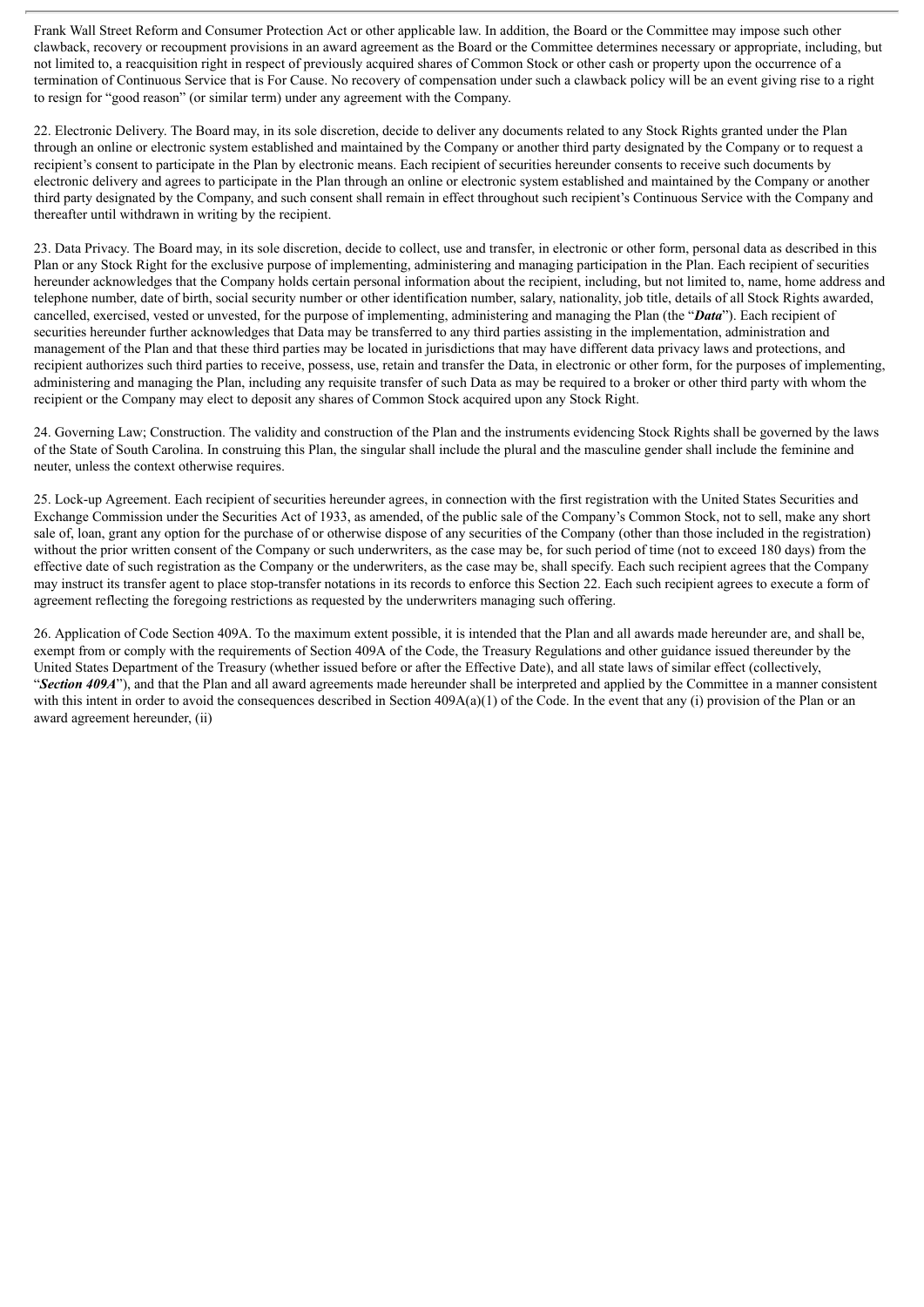award, payment, or transaction hereunder, or (iii) other action or arrangement contemplated by the provisions of the Plan is determined by the Committee to not be exempt from or comply with the applicable requirements of Section 409A, the Committee shall have the authority to take such actions and to make such changes to the Plan or an award agreement as the Committee deems necessary to comply with such requirements and/or preserve the intended tax treatment of the benefits provided with respect to any affected award, without the consent of any grantee. No payment that constitutes deferred compensation under Section 409A that would otherwise be made under the Plan or an award agreement upon a termination of Continuous Service will be made or provided unless and until such termination is also a "separation from service," as determined in accordance with Section 409A. In no event whatsoever shall the Company be liable for any additional tax, interest or penalties that may be imposed on a grantee by Section 409A or any damages for failing to comply with Section 409A.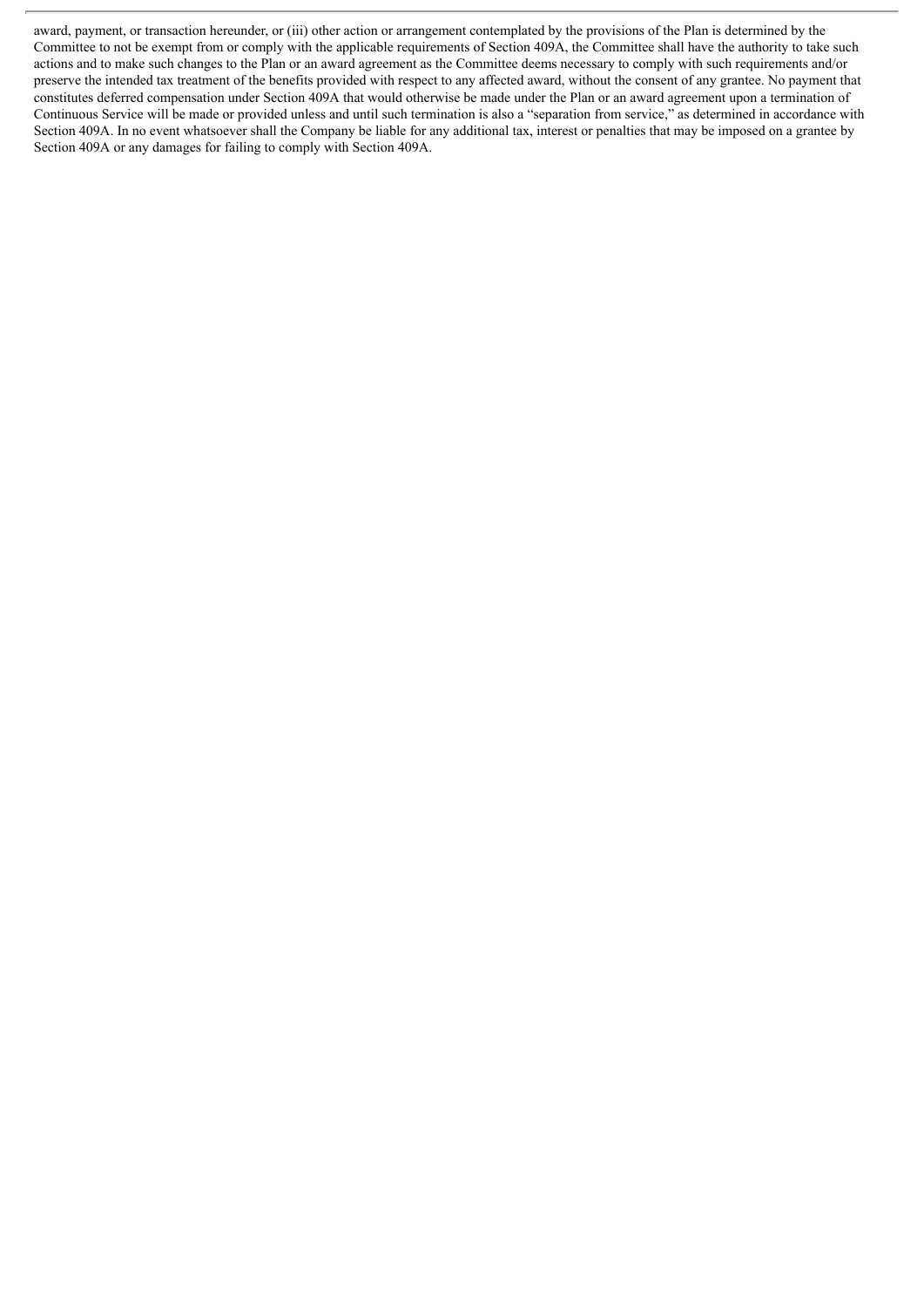#### **Appendix A**

#### **Additional Provisions Applicable to Restricted Stock and Restricted Stock Unit Awards**

This Appendix A to the BENEFITFOCUS, INC. THIRD AMENDED AND RESTATED 2012 STOCK PLAN (the "*Plan*") establishes authority and procedures for granting and administering Stock Rights as defined in the Plan that are Restricted Stock or Restricted Stock Units, as defined below.

1. Coordination with Stock Plan. Provisions of the Plan and terms defined in the Plan (without regard to this Appendix) shall be applicable in this Appendix, except to the extent that this Appendix specifically provides otherwise.

2. Effective Date. This Appendix A was initially adopted by the Board on April 7, 2014 and by the stockholders of the Company on June 7, 2014. The Board approved the Second Amended and Restated Stock Plan, including Appendix A, on April 15, 2019, and the stockholders of the Company subsequently approved the same on May 31, 2019. The Board approved the Third Amended and Restated Stock Plan, including Appendix A, on May 2, 2022 (the "*Effective Date*"), and the stockholders of the Company subsequently approved the same on June 9, 2022. This Appendix A shall continue in effect for a term of ten (10) years from the Effective Date, unless sooner terminated in accordance with Section 16 of the Plan.

3. Definitions. "*Restricted Stock*" is a type of Stock Bonus consisting of Common Stock that may be subject to vesting based on Continuous Service or the achievement of performance goals. A "*Restricted Stock Unit*" or "*RSU*" is a type of Stock Bonus that is a unit that is converted into one share of Common Stock of the Company at the time of payment and may be subject to vesting based on Continuous Service or the achievement of performance goals. Restricted Stock and RSUs are referred to collectively herein as "*Restricted Stock Interests*". "*Restricted Stock Interest Target*" means the maximum number of Restricted Stock Interests that may be earned by an individual under an award. "*Restricted Stock Interests Committee*" shall initially be the Compensation Committee of the Company's Board of Directors, which Compensation Committee currently consists entirely of outside directors within the meaning of Section 162(m) of the Code (as in effect prior to the enactment of the Tax Cuts and Jobs Act). In any event, the Restricted Stock Interests Committee shall consist of at least two outside directors of the Company who are also members of the Compensation Committee.

4. Administration of the Restricted Stock Interests. Awards of Restricted Stock Interests for individuals shall be granted and administered by the Committee; except that awards granted pursuant to written binding contracts in effect on November 2, 2017 and intended to qualify as "performancebased" compensation within the meaning of Section 162(m) of the Code (as in effect prior to the enactment of the Tax Cuts and Jobs Act) shall be granted and administered by the Restricted Stock Interests Committee. The Restricted Stock Interests Committee shall adopt such rules as it may deem appropriate in order to carry out the purpose of the Plan and shall have authority and discretion to determine the terms and conditions of the awards granted to eligible employees (each a "*Participant*").

5. Terms of Awards. No later than 90 days after the commencement of the applicable Performance Period, the Restricted Stock Interests Committee shall establish for each Participant to whom an award of Restricted Stock Interests is granted (i) Performance Goals ("*Performance Goals*") for such fiscal year or such fiscal year and subsequent years (each, as set by the Restricted Stock Interests Committee, a "*Performance Period*") and (ii) the Restricted Stock Interest Target that corresponds to the Performance Goals.

The Performance Goals upon which the payment or vesting of an award for a Participant may be based shall be limited to the following business measures, which may be applied with respect to the Company, any business unit, or, if applicable, any Participant, and which may be measured on an absolute or relative to a peer-group or other market measure basis: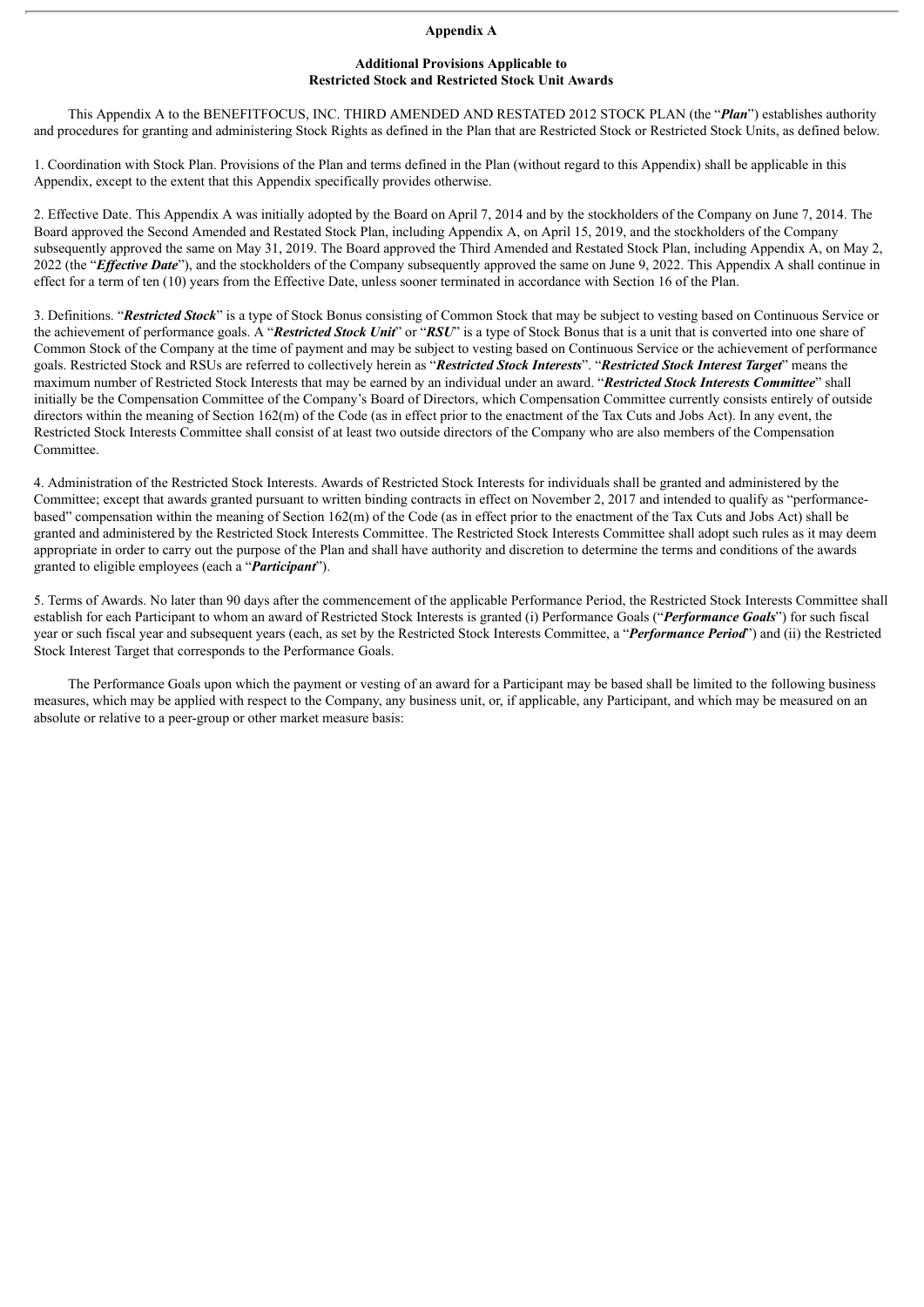- corporate operating profit;
- business unit operating profit;
- revenue;
- net revenue;
- new business authorizations;
- backlog;
- customer cancellation rate;
- total shareholder return;
- stock price increase;
- return on equity;
- return on capital;
- earnings per share;
- gross profit;
- adjusted gross profit (profit before depreciation and amortization expense, as well as stock-based compensation expense);
- EBIT (earnings before interest and taxes);
- EBITDA (earnings before interest, taxes, depreciation and amortization);
- adjusted EBITDA (earnings before net interest and other expense, taxes, and depreciation and amortization expense, adjusted to eliminate stock-based compensation expense and expense related to the impairment of goodwill);
- ongoing earnings;
- cash flow (including operating cash flow, free cash flow, discounted cash flow return on investment, and cash flow in excess of costs of capital);
- EVA (economic value added);
- economic profit (net operating profit after tax, less a cost of capital charge);
- SVA (shareholder value added);
- net income (minimum);
- net loss (maximum);
- operating income;
- pre-tax profit margin;
- performance against business plan;
- customer service;
- corporate governance quotient or rating;
- market share;
- employee satisfaction;
- safety;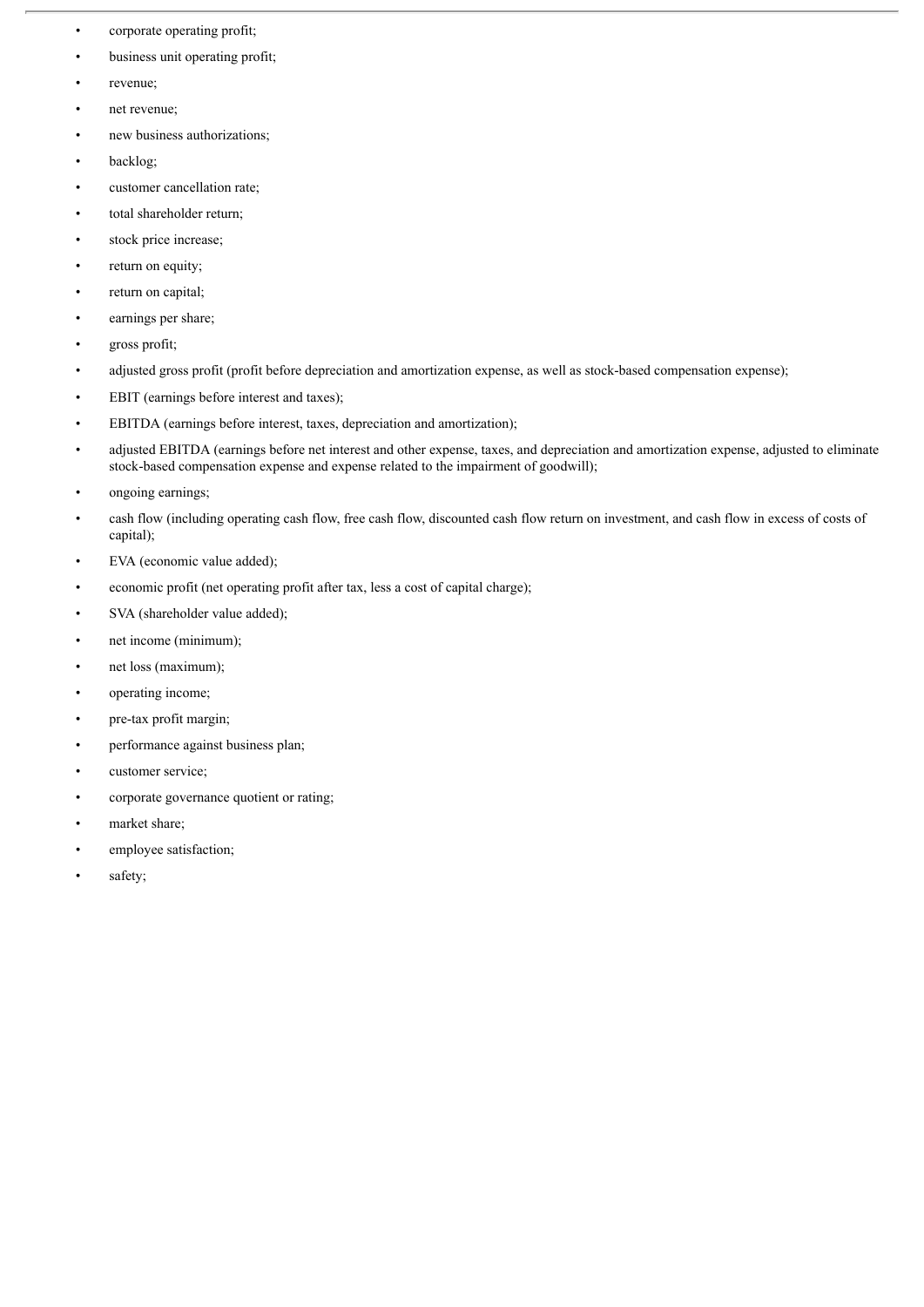- employee engagement;
- supplier diversity;
- workforce diversity;
- operating margins;
- credit rating;
- dividend payments;
- expenses;
- retained earnings;
- completion of acquisitions, divestitures and corporate restructurings;
- construction projects:
- new technology, service or product development;
- environmental efforts; and
- individual goals based on objective business criteria underlying the goals listed above and which pertain to individual effort as to achievement of those goals or to one or more business criteria in the areas of litigation, human resources, information services, production, support services, facility development, government relations, market share or management.

Alternatively, the Restricted Stock Interests Committee may grant Restricted Stock Interests that are not conditioned upon the performance of a Performance Goal to Participants.

6. Limitation on Awards. The aggregate number of Restricted Stock Interests granted in awards to any Participant for any Performance Period shall not exceed 1,000,000. The foregoing limitation shall be adjusted proportionately in connection with any change in the Company's capitalization pursuant to Section 13 of the Plan.

7. Determination of Award. The Restricted Stock Interests Committee shall, promptly after the date on which the necessary financial or other information for a particular Performance Period becomes available, certify in writing whether any Performance Goal for a Participant has been achieved, and, if so, the highest Performance Goal that has been achieved, all in the manner required by Section 162(m) of the Code (to the extent applicable). If any Performance Goal has been achieved, the awards, determined for each Participant with reference to the Restricted Stock Interest Target that corresponds to the highest Performance Goal achieved, for such Performance Period shall have been earned except that the Restricted Stock Interests Committee may, in its sole discretion, reduce the amount of any award to reflect the Restricted Stock Interests Committee's assessment of the Participant's individual performance, or for any other reason. Such awards of RSUs shall be payable with shares of Common Stock of the Company by March 15 of the calendar year following the calendar year in which the Performance Period ends. Such awards of Restricted Stock shall become vested as of the end of the Performance Period. In the event a Participant terminates Continuous Service with the Company for any reason, including without limitation death or disability, prior to the payment of an RSU award or the vesting of Restricted Stock, the Participant shall not be entitled to payment or vesting of the award, unless otherwise determined by the Restricted Stock Interests Committee in its sole discretion.

8. Additional Terms with Respect to Restricted Stock Interests. For the avoidance of doubt, the minimum vesting period for any award of Restricted Stock Interests granted under the Plan after the Effective Date will be at least twelve (12) months from the applicable date of grant such that no portion of any such award of Restricted Stock Interests will vest prior to the first anniversary of the date of grant of such award. In addition, the recipient of an award of Restricted Stock Interests under this Appendix shall not have the rights of a stockholder with respect to the shares covered by such award until the award vests and is settled and the shares